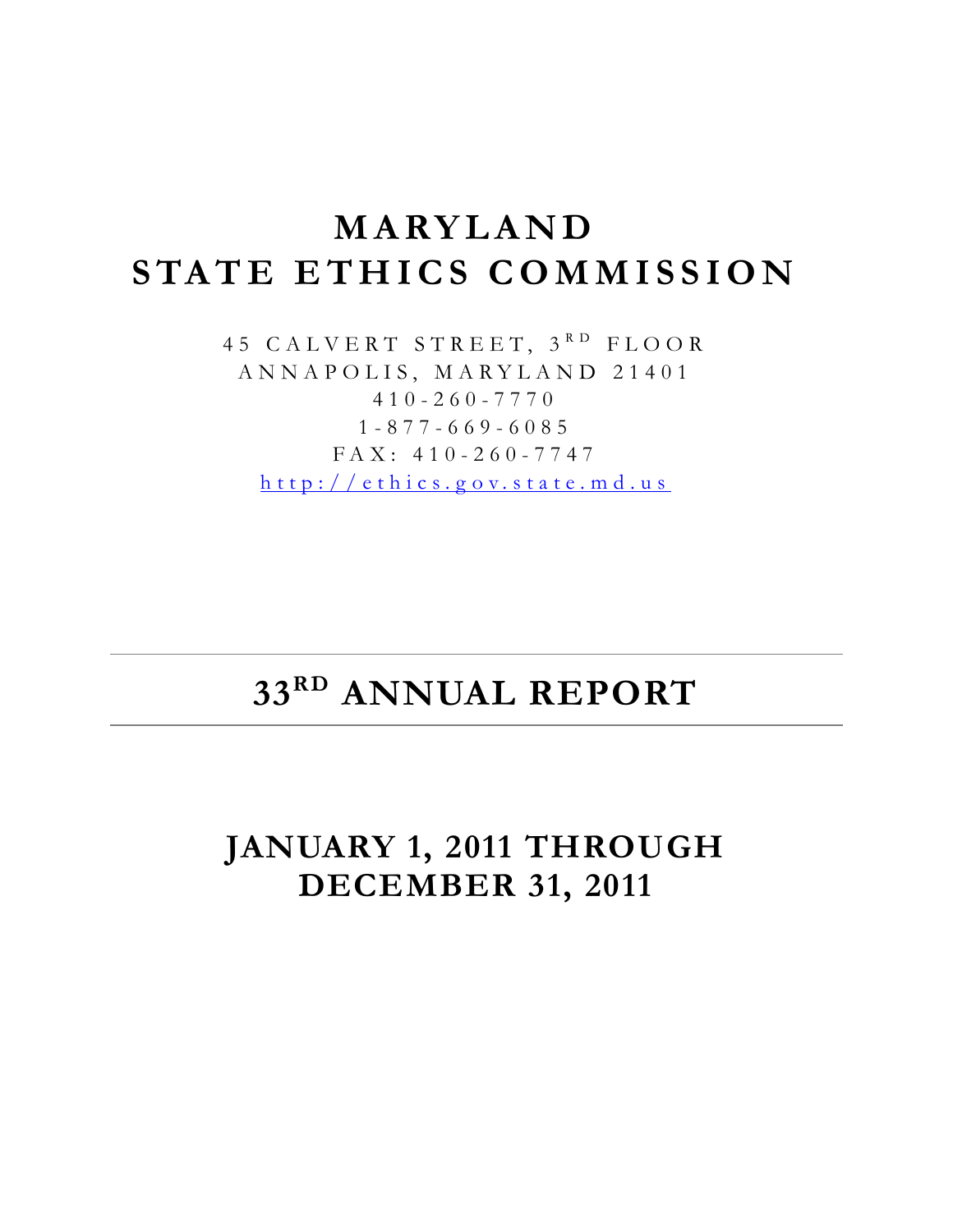## **GENERAL STATUTORY IMPLEMENTATION**

#### **OVERVIEW**

In calendar year 2011, the Commission welcomed new Commission member, Andrea Leahy-Fucheck. Also in calendar year 2011, the Commission said farewell to Robert Hahn, who retired after providing 28 dedicated years of service to the State Ethics Commission and the State, the last 4 as Executive Director. The Commission hired Michael W. Lord to replace Mr. Hahn.

During Calendar Year 2011, the Commission met 7 times in regularly scheduled sessions and on 5 occasions in special sessions to interview candidates for the Executive Director position and to discuss advice of counsel on several enforcement matters. During its 7 regular meetings, the Commission considered issues related to all areas of its statutory mandate: financial disclosure, conflict of interest, lobbyist disclosure and conduct restrictions, local government ethics laws, school board ethics regulations, advisory opinions, enforcement matters, employee training, lobbyist training and public information activities.

The State Ethics Commission, as directed in State Government Article §15-205, administers the provisions of the Public Ethics Law; prescribes and provides forms for each document required by the Public Ethics Law; retains as a public record each document filed with the Commission for at least four years after receipt; periodically reviews the adequacy of public ethics laws; reviews financial disclosure statements and lobbyist activity reports filed in accordance with the Public Ethics Law and notifies officials and employees of any omissions or deficiencies; and publishes information that explains the provisions of the Law.

#### **ADVICE ACTIVITIES**

The State Ethics Commission is responsible for interpreting the Public Ethics Law. Sections 15-301 through 15-303 of the Public Ethics Law authorize the State Ethics Commission to issue formal advisory opinions in response to requests from officials, employees, lobbyists, and others who are subject to the Public Ethics Law. Formal opinions generally follow an appearance before the Commission by the requestor, are published in the Maryland Register, and are accessible electronically through the Division of State Documents in COMAR Title 19A. The Commission's regulations, COMAR 19A.01.02.05, also authorize the staff and the Commission to provide informal advice. The Commission and its staff provide informal advice in many forms, including letters, emails, and phone calls.

During its thirty-three years of existence, the Commission has issued 499 formal opinions. These opinions not only advise the public of the Commission's interpretation of the Public Ethics Law, but also offer guidance to the Commission and its staff in providing informal advice. In light of this large body of interpretive decisions, in recent years, the Commission and its staff primarily have provided advice informally. This process allows the Commission and its staff to provide advice in a much more timely manner, which has been important in light of the steady increase in advice requests.

The Commission's informal docket, initiated in 2002, logs requests for informal advice from the staff or Commission. The docket captures more complex matters (requiring research, consultation with other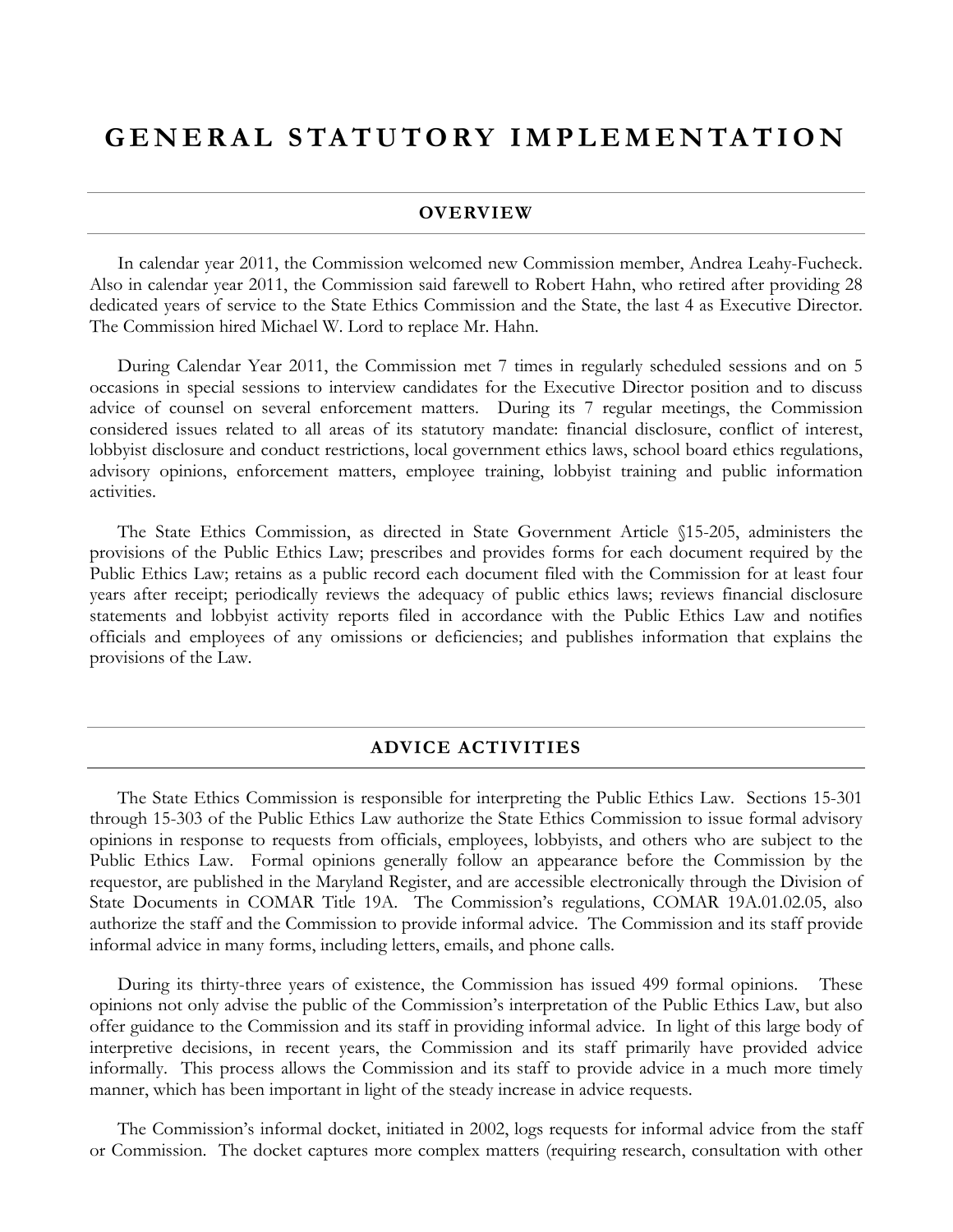staff members, etc.) which come to the staff's attention by way of telephone calls, email or walk in requests for advice. The Commission and its staff provided informal advice in the following subject areas during calendar years 2009 through 2011:

| <b>SUBJECT MATTER OF THE ADVICE</b>          | 2011           | 2010 | 2009 |
|----------------------------------------------|----------------|------|------|
| Lobbying Registration, Reporting and Conduct | $\overline{2}$ | 10   | 6    |
| Secondary Employment Advice                  | 285            | 288  | 215  |
| Participation Advice                         | 18             | 13   | 13   |
| <b>Procurement Restrictions</b>              | 6              | 6    | 10   |
| Post-Employment Advice                       | 37             | 26   | 12   |
| <b>Gift Questions</b>                        | 46             | 25   | 45   |
| Other                                        | 49             | 42   | 31   |
| Total                                        | 443            | 410  | 332  |

The number of informal matters continued to increase in 2011. This increase may be attributed to an increase in the number of employees who received ethics training in 2011, as well as Commission staff's continued outreach to State agencies, employees, and public officials. The staff has worked hard to encourage employees and officials to take a proactive approach to dealing with ethics matters, preferring to deal with issues before they become enforcement matters. The vast majority of the matters addressed dealt with State employees seeking outside or secondary employment. The chart below shows the distribution of secondary employment advice requests by agency:



#### Secondary Employment Review Requests by Agency

The 33 "other agency" secondary employment requests came from 23 different State agencies.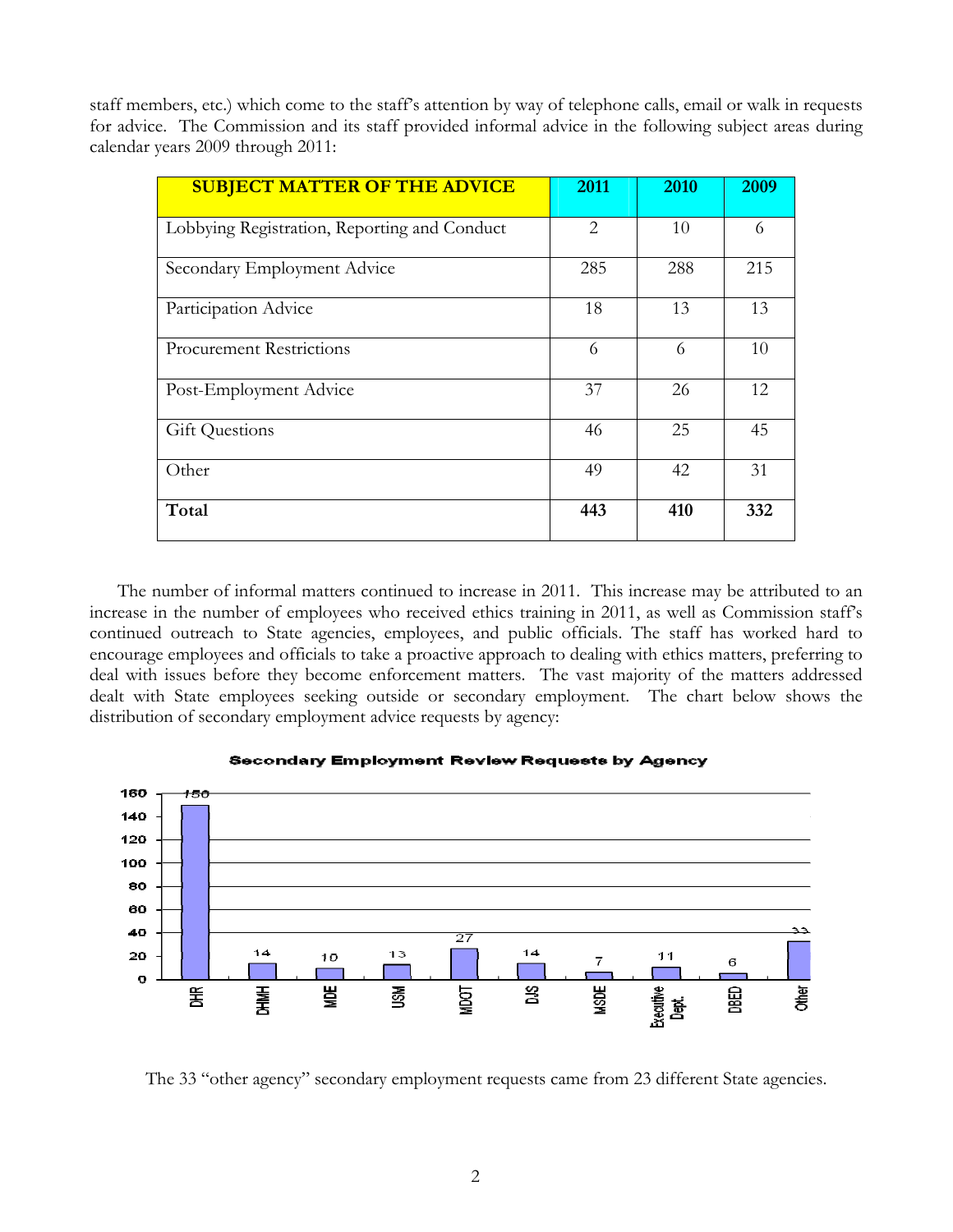The informal docket does not include routine advice on matters that the Commission's Executive Director, General Counsel, Assistant General Counsel, and Staff Counsel are able to immediately resolve through telephone calls, emails, and in-person discussions on a daily basis. It also does not include the Commission staff assisting individuals with electronic filing or training or with other general inquiries related to the Commission and access to public information.

#### **UNIVERSITY OF MARYLAND PUBLIC-PRIVATE PARTNERSHIP EXEMPTIONS**

In 1990, the General Assembly enacted legislation allowing the University System of Maryland (USM) to grant to university faculty certain exemptions from the conflict of interest provisions of the Public Ethics Law for "sponsored research and development" activities. Sponsored research and development was defined in the law as an "agreement to engage in basic or applied research or development at a public senior higher education institution, and includes transferring university-owned technology or providing services by a faculty member to entities engaged in sponsored research or development." Faculty members were not fully exempted from all Public Ethics Law requirements, and public disclosure of the interest or secondary employment was required. The institution granting the exemption was required to maintain the exemption as a public record and to file a copy with the State Ethics Commission.

In 1996, the General Assembly enacted the Public-Private Partnership Act which is codified in §15- 523. This law expands the exemptions beyond faculty to include vice-presidents and presidents of institutions as well as the chancellor and vice-chancellors of the USM. The Act also broadens the exemption from the conflict of interest provisions to include USM officials, faculty members, and employees. The USM Board of Regents and the USM institutions adopted procedures pursuant to §15- 523 to implement the conflict of interest exemptions. The USM Board of Regents and seven of the affiliated institutions adopted policies, and the Commission's authority is limited to approval of the policy's conformity as to the requirements of §15-523.

The Law requires each governing board to report quarterly to the Governor, the Legislative Policy Committee of the General Assembly and the State Ethics Commission the number of exemptions approved. Records filed by the institutions with the Commission reflect a total of 286 faculty exemptions granted by the university presidents between 1996 and 2010, including exemptions at the University of Baltimore (UMB), the University of Maryland at Baltimore County (UMBC), the University of Maryland Biotechnology Institute (UMBI), the University of Maryland Center for Environmental Science (UMCES), and the University of Maryland College Park (UMCP). During calendar year 2011, USM institutions reported an additional 27 individual faculty members exemptions to the Commission. The exemptions were from the following institutions:

| <b>INSTITUTION</b>                  | Number of<br><b>Exemptions</b> |
|-------------------------------------|--------------------------------|
| University of Maryland College Park |                                |
| University of Maryland Baltimore    |                                |
| <b>TOTAL FACULTY EXEMPTIONS</b>     |                                |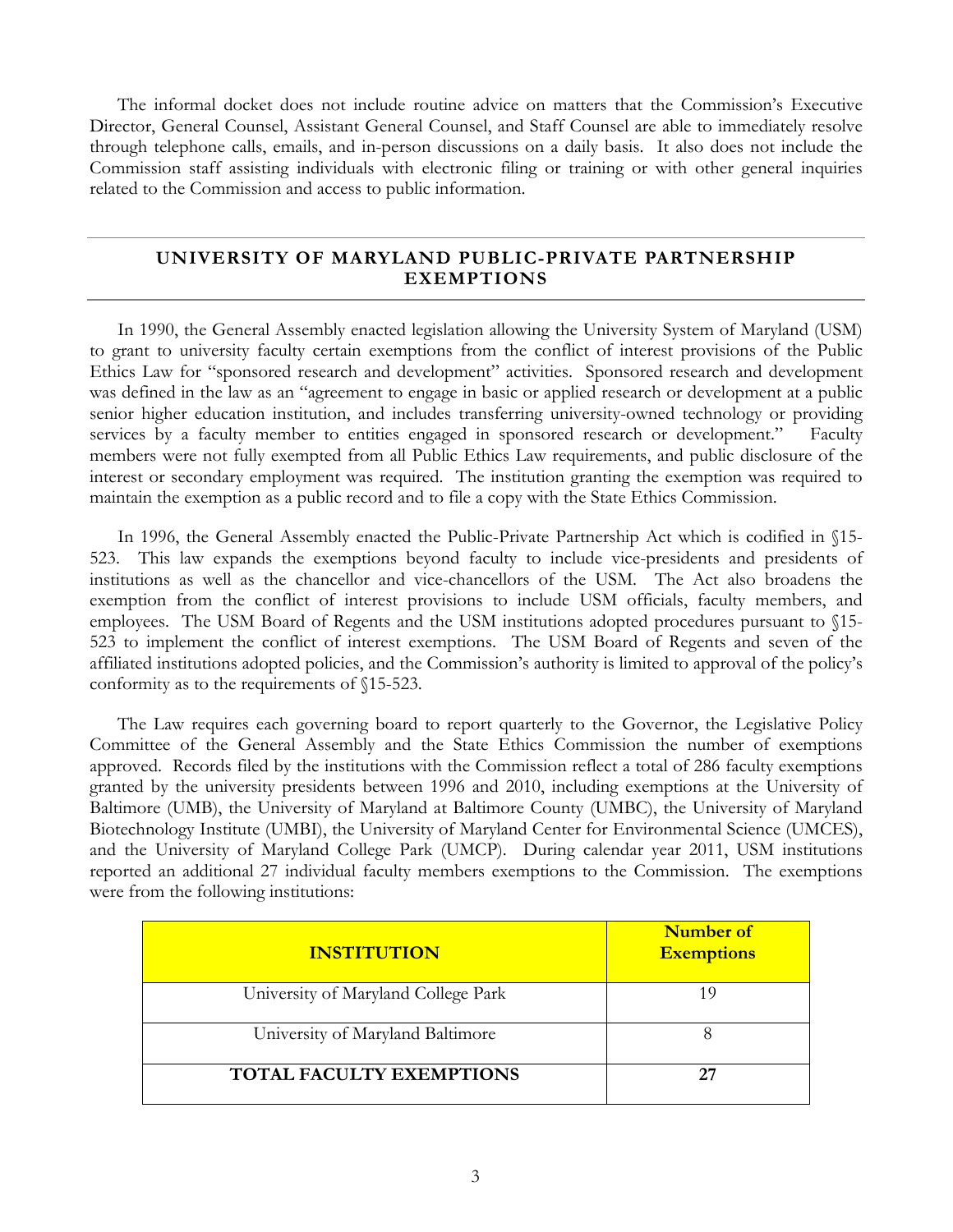#### **FINANCIAL DISCLOSURE**

The financial disclosure program continued to identify individual employees and officials required to file, provide technical assistance to filers, and monitor compliance with the Law. In accord with Public Ethics Law § 15-103, the Commission reviewed a significant number of requests by various agencies to add or delete positions from the financial disclosure filing list, along with an extensive review of some outdated listings. The net result was an increase in the number of filers from approximately 14,177 in 2010 to 14,483 in 2011.

Pursuant to Public Ethics Law §§ 15-103 and 15-209, the Commission made decisions regarding the status of newly created boards and commissions as "executive units" for purposes of financial disclosure filing requirements. The Commission also considered and acted upon requests by a number of boards and commissions for exemption from the requirement to file financial disclosure statements. In recent years, the Commission has seen a substantial increase in the number of boards, commissions, task forces, and technical advisory groups created by the General Assembly.

Individuals who are public officials only as the result of their participation on boards or commissions are required to file a limited financial disclosure statement (Form #2). Legislators are required to file a more extensive disclosure statement (Form #19). The Commission staff conducts compliance reviews of financial disclosure statements and notifies filers of identifiable errors or omissions, and it pursues enforcement actions against those who fail to file. During 2011, the Commission staff reviewed more than 4,200 financial disclosure statements, and began implementing procedures to substantially increase that number in 2012.

In 2005, the Commission implemented an electronic financial disclosure filing system while continuing to provide the option of filing on paper. Each year more and more State employees, officials and board and commission members have filed their financial disclosure statements electronically. During calendar year 2011 more than 14,000 forms and amendments were filed electronically. Of the total number of filers, approximately 93% filed electronically. The electronic administrative tool permits the staff to review electronically submitted statements, compare them to previously electronically filed statements, send email notification to the filer of any omission or question raised by the statement and maintain a copy of that notification in the filer's electronic record. The emails become attached to the electronic file, and a record is therefore compiled of statements, inquiries and responses. The filer may also electronically file an amendment if required. Communication with filers, for the most part, was through email, which also saved the Commission substantial supply and postage costs. Full compliance with electronic filing will allow the Commission to review the statements more efficiently, notify filers of problems earlier than in prior years, and be more timely in the enforcement process. Full compliance with electronic filing will also reduce the Commission filing space requirements and provide a safer, more secure and more efficient way of collecting, reviewing, and maintaining financial disclosure records.

#### **LOBBYIST DISCLOSURE AND REGULATION**

 In 2006, the Commission implemented a process for regulated lobbyists to file required reports electronically. Through the Commission's website, [http://ethics.gov.state.md.us,](http://ethics.gov.state.md.us/) the public is able to search lobbying registrations, event reports and activity reports.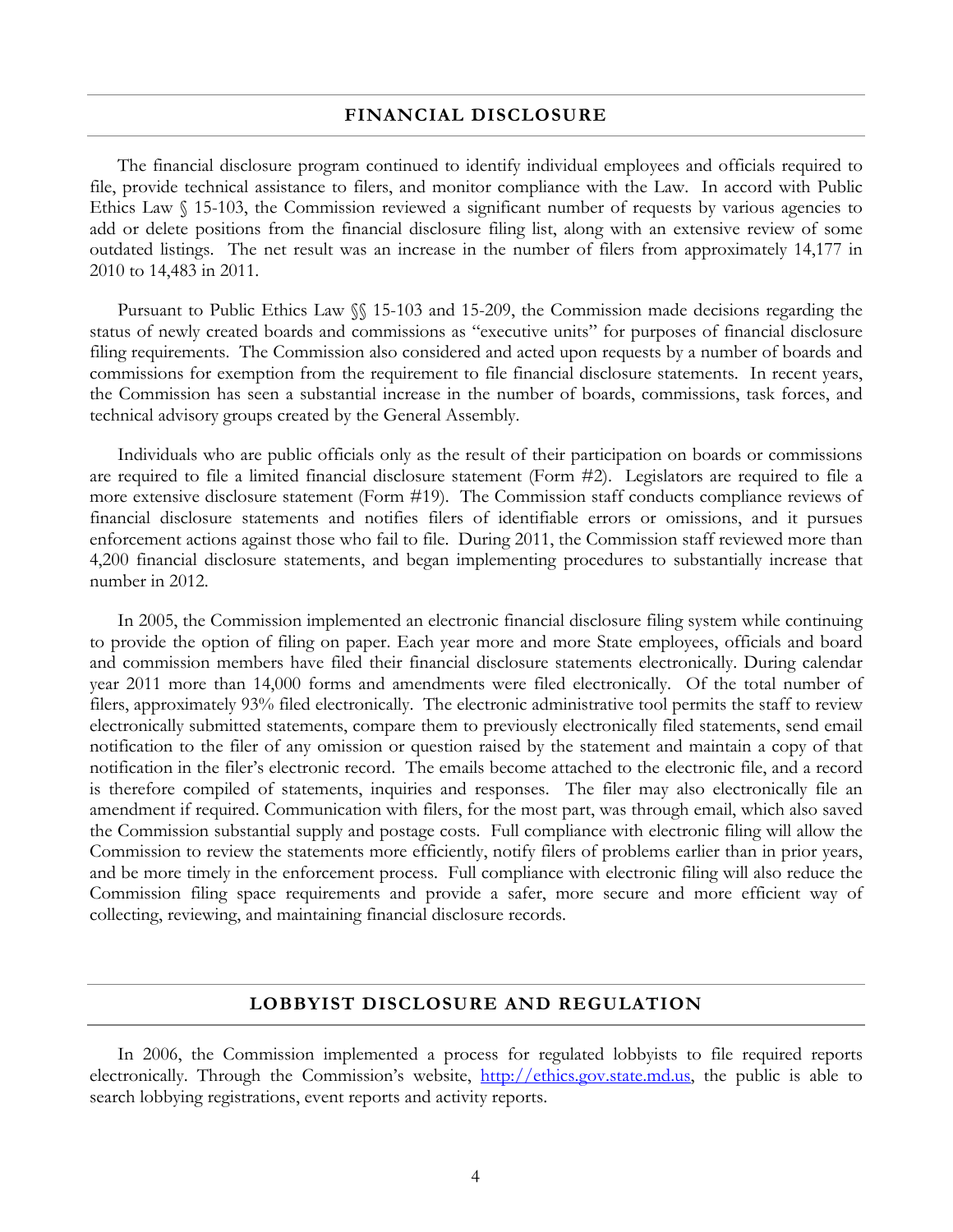The lobbying year runs from November 1<sup>st</sup> to October 31<sup>st</sup> of the following year. The Public Ethics Law requires a regulated lobbyist to register separately for each entity that engages the regulated lobbyist for lobbying purposes. During the lobbying year ending October 31, 2011, 2,758 lobbying registrations were filed with the Commission. With those registrations, 699 lobbyists registered on behalf of 1,269 employers. This represents an increase of 92 registrations from the 2,666 filed by October 31, 2010. The following table summarizes lobbying expenditures for the last three lobbying years:

| <b>EXPENDITURES BY LOBBYISTS</b>                                                                                                                                                                                                     |            |            |            |  |
|--------------------------------------------------------------------------------------------------------------------------------------------------------------------------------------------------------------------------------------|------------|------------|------------|--|
| <b>Type of Expenditure</b>                                                                                                                                                                                                           | 10/31/2011 | 10/31/10   | 10/31/09   |  |
|                                                                                                                                                                                                                                      | \$         | \$         | \$         |  |
| B-1: Meals and beverages for officials or employees<br>or their immediate families                                                                                                                                                   | 9,780      | 5,490      | 9,066      |  |
| B-2: Special events, including parties, dinners,<br>athletic events, entertainment, and other functions<br>to which all members of the General Assembly,<br>either house thereof, or any standing committee<br>thereof were invited. | 1,384,169  | 1,342,398  | 1,031,169  |  |
| B-3: Food, lodging, and scheduled entertainment of<br>officials and employees and spouses for a meeting<br>given in return for participation in a panel or<br>speaking engagement at the meeting                                     | 17,507     | 12,511     | 10,428     |  |
| B-4: Food and beverages at approved legislative<br>organizational meetings                                                                                                                                                           | 6,594      | 253        | 2,100      |  |
| B-5: Tickets or free admission to attend charitable,<br>cultural or political events where all members of a<br>legislative unit are invited.                                                                                         | 2,764      | 1,692      | 1,222      |  |
| B-6: Gifts to or for officials or employees or their<br>immediate families (not included on B-1 through<br>$B-5)$                                                                                                                    | 3,292      | 3,220      | 3,068      |  |
| <b>SUBTOTAL OF ITEMS B1THROUGH B6</b>                                                                                                                                                                                                | 1,424,106  | 1,365,564  | 1,057,053  |  |
| B-7: Total compensation paid to registrant (not<br>including sums reported in any other section)                                                                                                                                     | 38,726,848 | 36,133,033 | 36,754,434 |  |
| B-8: Salaries, compensation and reimbursed<br>expenses for staff of the registrant                                                                                                                                                   | 1,456,401  | 829,471    | 996,064    |  |
| B-9: Office expenses not reported in B-5 or B-6                                                                                                                                                                                      | 739,867    | 746,247    | 670,545    |  |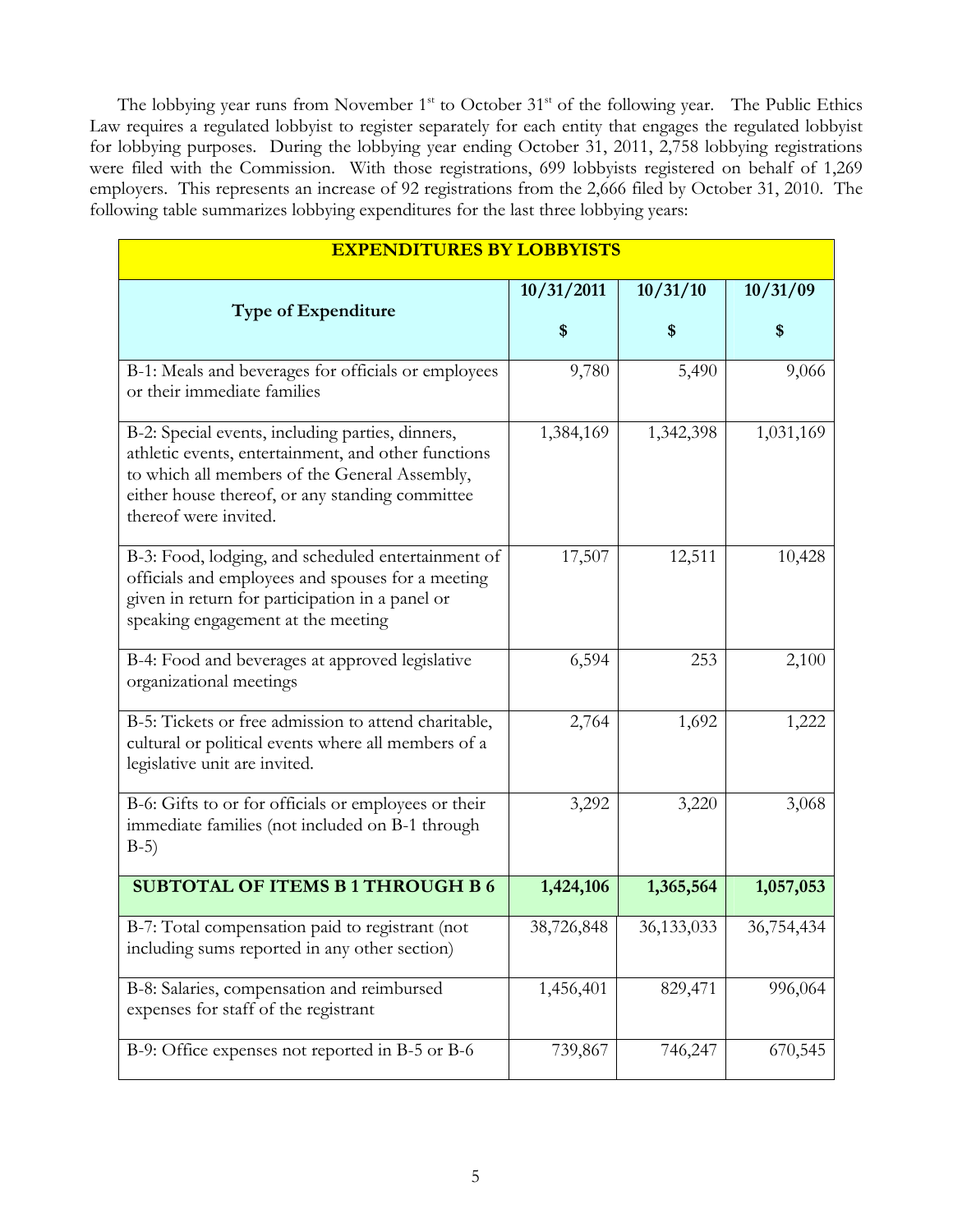| <b>EXPENDITURES BY LOBBYISTS</b>                                                                              |              |              |              |
|---------------------------------------------------------------------------------------------------------------|--------------|--------------|--------------|
| <b>Type of Expenditure</b>                                                                                    | 10/31/2011   | 10/31/10     | 10/31/09     |
|                                                                                                               | \$           | \$           | \$           |
| B-10: Cost of professional and technical research<br>and assistance not reported in items B-5 or B-6          | 533,547      | 554,359      | 391,621      |
| B-11: Cost of publications which expressly<br>encourage persons to communicate with officials<br>or employees | 1,117,838    | 424,620      | 851,893      |
| B-12: Fees and expenses paid to witnesses                                                                     | 3,434        | 3,590        | 3,765        |
| B-13: Other expenses                                                                                          | 797,704      | 761,968      | 738,899      |
| <b>TOTAL OF ITEMS B-1 THROUGH B-13</b>                                                                        | \$44,799,745 | \$40,818,852 | \$41,464,274 |

#### **ENFORCEMENT ACTIVITIES**

There are two different types of complaints, as that term is used in the Public Ethics Law and the Commission's regulations. The Public Ethics Law provides that any person may file a complaint with the Commission. Complaints filed with the Commission must be signed under oath and allege a violation of the Public Ethics Law by a person subject to the law. Following investigation of a complaint filed by a person as described above, or, investigation of independently obtained information, the Commission may issue a complaint alleging Public Ethics Law violations. Enforcement inquiries and reviews are conducted by the Commission's Staff Counsel, with the assistance of two paralegals and a compliance officer. In 2011, Staff Counsel was also ably assisted by four interns. The interns' assistance proved invaluable given that the number of enforcement matters increased 95% from calendar year 2010 to 2011.

The term "preliminary matters" describe those matters that have not yet reached the complaint stage. The Commission's enforcement procedures divide preliminary matters into two categories. All new matters are docketed as Preliminary Consideration Matters (A matters) and presented to the Commission for review to determine whether the matter merits staff inquiry or follow-up. Cases where the Commission determines that investigation is warranted are designated Preliminary Inquiry Matters (B matters). In 2011, the Commission opened 49 A matters, including 27 conflict of interest matters, 13 lobbyist matters and 9 financial disclosure matters. The Commission entered into 12 Late Filing Agreements with lobbyists during 2011, resulting in payments of \$5,010.00 to the State of Maryland. The Commission also entered into a Lobbyist Filing Agreement with a lobbyist who failed to file multiple gift reports. The lobbyist paid a late fee of \$2,750.00. The Commission closed 54 A matters in 2011, including 6 matters carried over from 2010 and 1 from 2009. (Note that at this preliminary stage, allegations of ethics violations against multiple parties may be grouped as a single matter; e.g. late filed lobbyist reports.)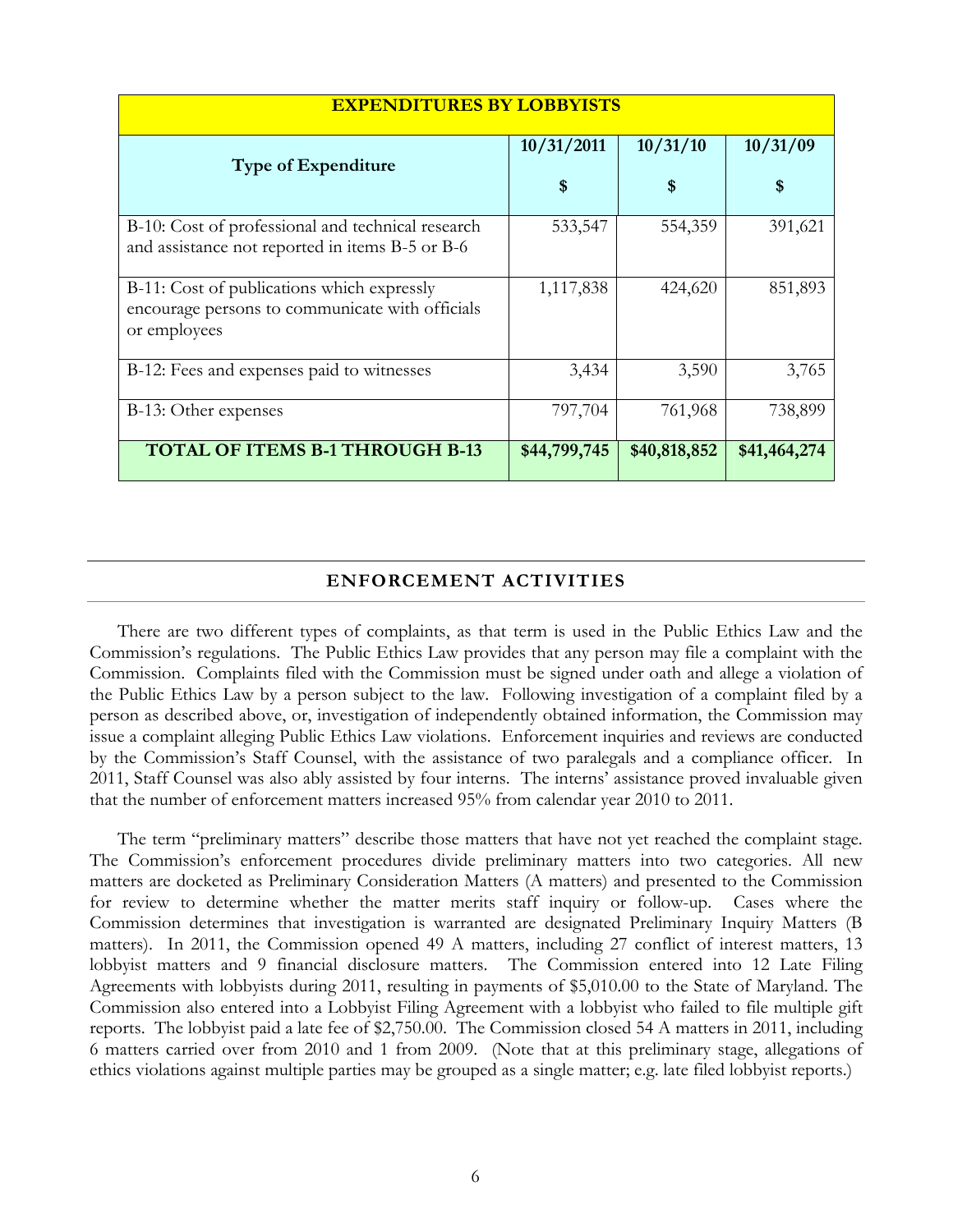The Commission opened 11 Preliminary Inquiry Matters (B matters) in 2011. All of the B Matters related to conflicts of interest allegations. In 2011, the Commission also closed 9 B Matters, including 3 matters carried over from 2010. The Commission issued a reprimand to a University of Maryland, Eastern Shore employee, through a Pre-Complaint Disposition Agreement, who violated participation restrictions by becoming involved in matter in which a qualifying relative had an interest. As part of the Agreement, the employee agreed to re-pay \$2,870.00 in grant money to the University. The Commission also issued a reprimand, through a Pre-Complaint Disposition Agreement, to a former employee of the Department of Environment for violating the secondary employment restrictions of the Public Ethics Law by having a financial interest in an entity that had contracted with her former agency. As part of the Agreement, the former employee paid a fee of \$500.00 in lieu of a fine.

 In calendar year 2011, the Commission issued 187 complaints, including 74 financial disclosure matters, 5 conflict of interest matters and 112 lobbying matters. As noted above, in some circumstances, a single preliminary matter can yield multiple complaints. The Commission closed 168 complaints in 2011, including 7 matters from 2010.

All enforcement payments collected through Late Filing Agreements were deposited in the State's general fund and cannot be used by the Commission. The Commission collected a total of \$18,160.00 in enforcement payments in 2011.

#### **LOCAL GOVERNMENT ETHICS LAWS**

As originally drafted, the Public Ethics Law required Maryland counties and cities to enact local laws similar to the State's Public Ethics Law. In 1983, the General Assembly amended the Law to require local school boards either to adopt ethics regulations similar to the State Law or to be covered by county ethics laws. In 2010, the General Assembly enacted legislation (Chapter 277 of 2010) requiring local governments to adopt conflict of interest restrictions and financial disclosure requirements for elected local officials and candidates that were at least as stringent as the requirements for public officials in the Public Ethics Law. That legislation also requires local boards of education to adopt conflict of interest standards and financial disclosure requirements at least as stringent as the provisions for State officials in the Public Ethics Law for members of and candidates for election to the board of education. The law requires each local ethics commission or appropriate entity to certify to the State Ethics Commission that the county or municipal corporation is in compliance with the requirements of the law on or before October 1 of each year.

In response to this legislation, in 2011, the Commission amended its local government and board of education regulations. The Commission's Executive Director, General Counsel and Assistant General Counsel have worked with local governments and boards of education, as well as the Maryland Association of Counties, the Maryland Municipal League, and the Maryland Association of Boards of Education in implementing Chapter 277, as well as in educating local governments and boards of education on the new requirements in the Public Ethics Law.

During 2011, the Commission's Executive Director, General Counsel, and Assistant General Counsel participated in numerous phone discussions with county and local ethics officials, as well as their trade associations regarding questions relating to conflicts of interests, financial disclosure and lobbying and the implementation of Chapter 277 of 2010. The Commission received 136 written requests for advice from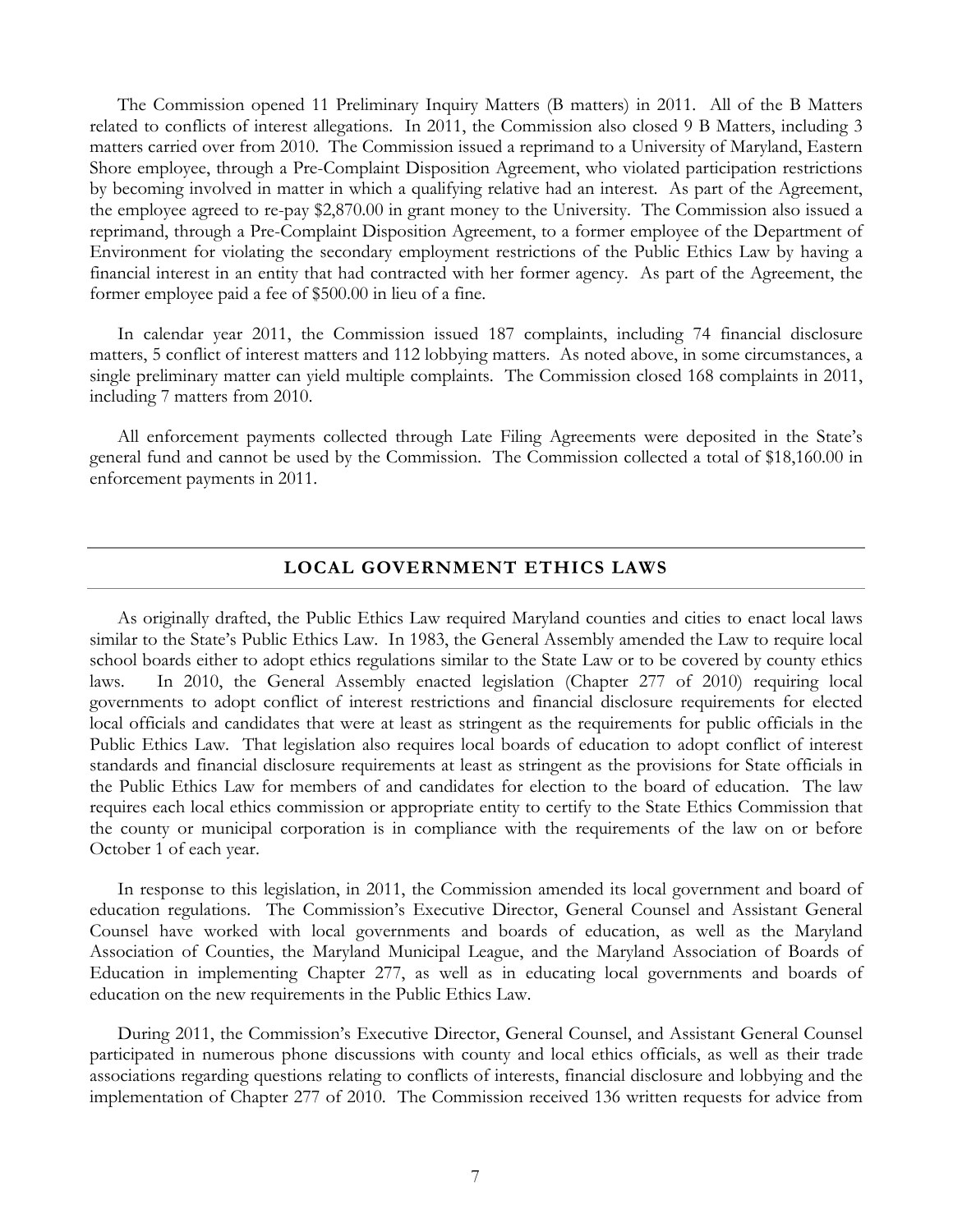local governments and boards of education. The Commission staff continued its review of the ethics ordinances and policies of local governments and boards of education for compliance with the Public Ethics Law and the Commission's regulations. In 2011, seven counties and two municipalities certified their compliance with the requirements of Chapter 277. In addition, the Commission approved draft ordinances from three counties and five municipalities. Once these approved draft policies are enacted, the counties or municipalities should certify compliance as discussed above. The Commission approved draft ethics policies from eight boards of education. In cases involving boards of education, Chapter 277 of 2010 requires a board of education to submit adopted regulations and amendments to adopt regulations to the State Ethics Commission for review and approval or disapproval. In addition, Commission staff is actively working with the remaining local governments and boards of education to ensure their drafts meet the requirements of the Public Ethics Law prior to presenting the drafts to the Commission.

The Public Ethics Law and the Commission's regulations authorize the Commission to exempt municipalities from the requirements to adopt ethics laws based on a number of factors, including size, population, government function, and budget. In 2011, the Commission began to review the exemption status of municipalities following the 2010 Census to determine whether the current exemptions are still appropriate. The Commission reviewed ten exemption requests, denied three requests, granted five exemption requests, and exempted two jurisdictions from the requirement to adopt lobbying provisions.

Finally, the Commission also received and reviewed four reports from Montgomery County and one report from Prince George's County regarding the special land use ethics disclosure reports required in certain jurisdictions (See §15-829 through §15-841).

#### **EDUCATIONAL AND INFORMATIONAL ACTIVITIES**

The Commission staff has been active in providing formal training to State employees, lobbyists and local jurisdictions. The training has involved advising and assisting employees, officials, candidates and lobbyists on completion of forms, and providing training related to the conflict of interest provisions of the Public Ethics Law. The Commission staff has assisted local government and school board officials in drafting their ethics laws and regulations. The staff has also provided technical advice to local government ethics commissions.

Legislation passed in 1999 requires new financial disclosure filers to receive 2 hours of Ethics Law training (§15-205(d)). The Commission began implementation of this mandate in calendar year 2000 and implemented online training in March of 2010. A total of 2240 public officials and state employees took the conflicts of interest training online during the remainder of calendar year 2010 and 1947 took the online training in calendar year 2011. The electronic training allows officials, employees and lobbyists to take the training at their offices and saves on expenditures related to travel, parking, and meals.

The staff conducted 6 general ethics training programs for agencies, boards and commissions, attended by 170 State employees and public officials, focusing on conflicts of interest and the electronic filing process for financial disclosure statements. The Commission staff also conducted 25 training sessions addressing conflicts of interest and procurement issues attended by an additional 1,756 State employees, public officials, members of public and special interest groups. The total number of individuals who attended general ethics and conflicts of interest training was 1,926.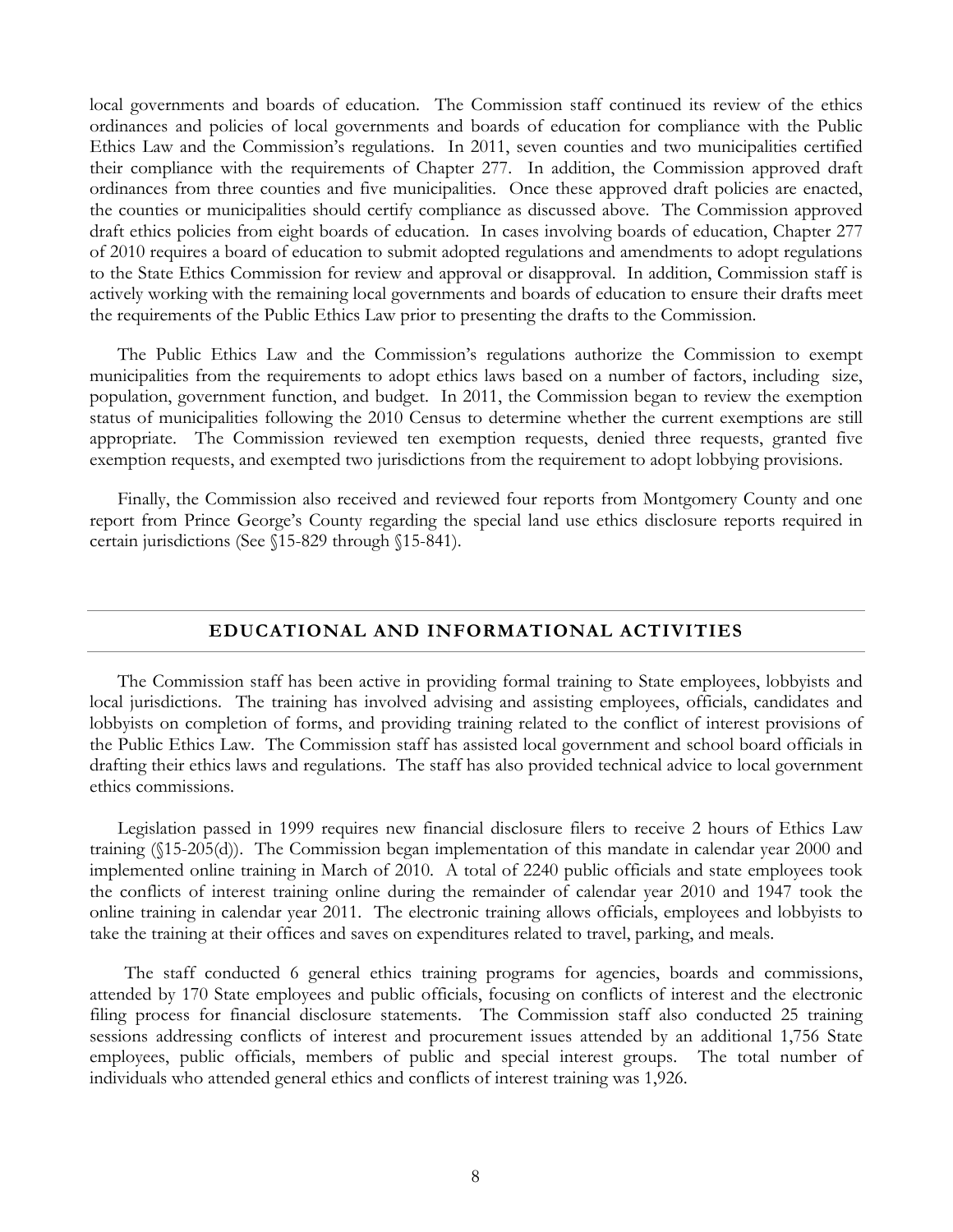In accordance with § 15-205(e) of the Public Ethics Law, which requires the State Ethics Commission to provide a training course for regulated lobbyists and prospective regulated lobbyists at least twice each year, the Commission staff conducted 5 lobbying training programs, attended by 34 regulated lobbyists. In addition, following the implementation of electronic training in March of 2010, a total of 184 regulated lobbyists took the mandated training online during the remainder of calendar year 2010 and 196 during calendar year 2011. The lobbying programs focused on electronic filing and the general lobbying conduct prohibitions in the Law, and reporting requirements.

The State Ethics Commission has become increasingly reliant on its website. The Commission's home page allows users to access the Commission's Annual Report, special explanatory memoranda, and other information. The Commission's electronic filing for lobbyists and financial disclosure filers may be accessed from the website, and all Commission forms may be downloaded from the home page. Electronic training for State employees, officials and lobbyists may be accessed from the Commission's website.

## **2011 LEGISLATION REPORT**

The State Ethics Commission did not propose any departmental legislation for the 2011 Session of the General Assembly. However, the General Assembly enacted four bills that impacted the Public Ethics Law. House Bill 267 (Chapter 327 of the Acts of 2011) makes the following individuals subject to the Baltimore City ethics laws, rather than the Public Ethics Law: city employees and officials of the Baltimore City Health Department, the Baltimore City Police Commissioner, civilian employees and police officers of the Baltimore City Police Department, and the members of the Baltimore City Civilian Review Board. House Bill 505 (Chapter 126 of the Acts of 2011) provides that commissioners and employees of the St. Mary's County Metropolitan Commission are local officials subject to the St. Mary's County ethics laws. Senate Bill 509 (Chapter 72 of the Acts of 2011) requires the Prince George's County ethics laws to include certain restrictions related to conflicts of interest and lobbying and to include certain requirements for the county board of ethics and its executive director. Senate Bill 902 (Chapter 91 of the Acts of 2011) modifies provisions of the Public Ethics Law dealing with political contributions and disclosure requirements to the Prince George's County Executive or member of the County Council.

## **LEGISLATIVE RECOMMENDATIONS**

#### **PROPOSED CHANGES TO CONFLICT OF INTEREST PROVISIONS**

 The Commission has reviewed the conflict of interest provisions of the Public Ethics Law and suggests that the General Assembly consider the following issues:

- Like legislators, legislative staff should be prohibited from lobbying for one legislative session after leaving their State employment.
- The law prohibiting misuse of confidential information should be extended to include the use of confidential information acquired during State service by former officials and employees.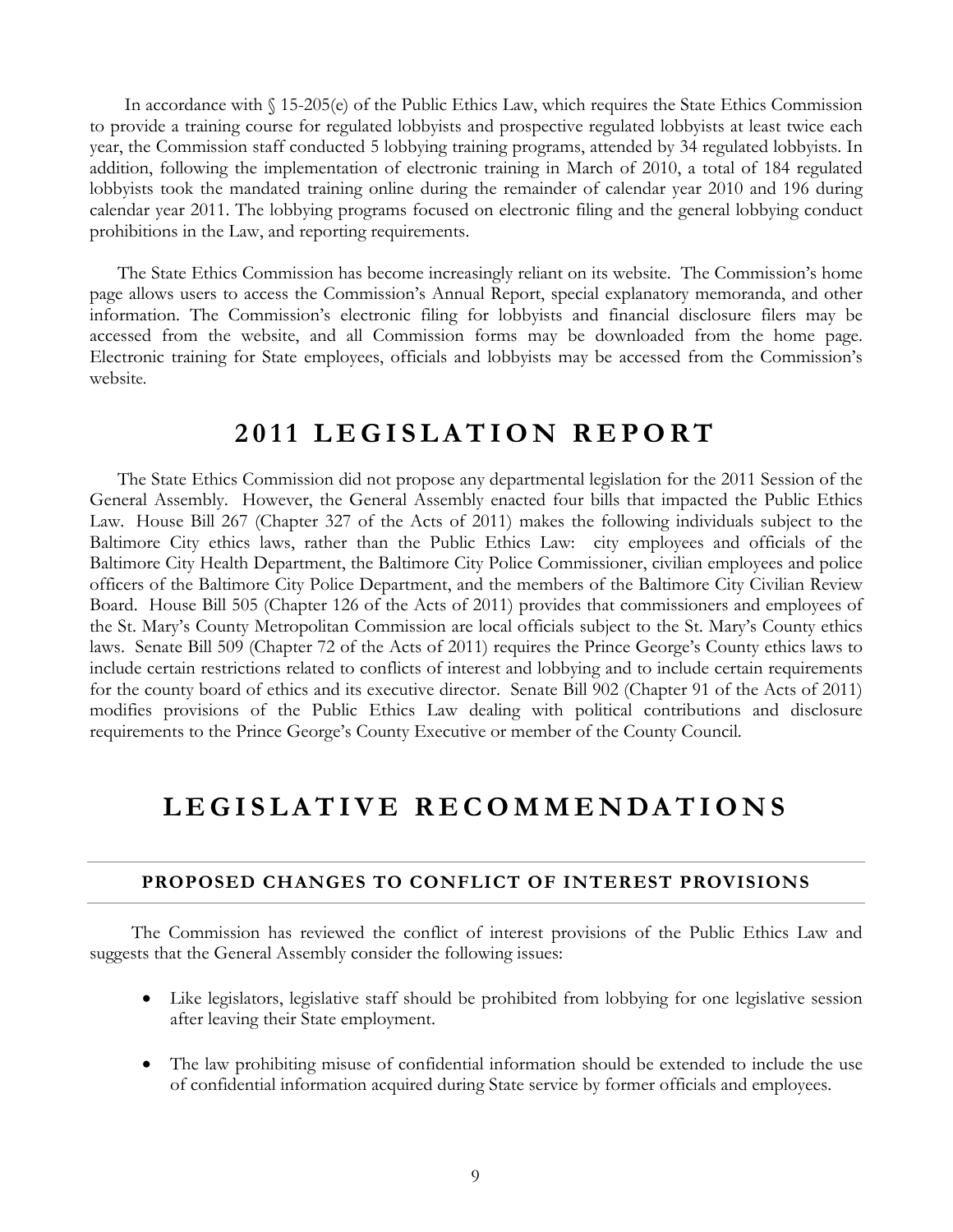• The provisions relating to honoraria should be amended to clearly identify the types of honoraria that may be accepted, as well as the circumstances under which honoraria may be accepted.

#### **PROPOSED CHANGES TO LOBBYING PROVISIONS**

 The Commission supports modifying the lobbying provisions of the Public Ethics Law in the following manner:

- Lobbyists may file their activity reports, file other lobbying reports, and initiate their lobbyist registrations with the Commission electronically. However, the Law requires that registrations include written authorization by the lobbying employer before the registration can be accepted. As a result, while a lobbyist can initially submit the data electronically, a lobbyist cannot complete the registration electronically, but must submit a signed, paper form before the registration process is considered complete. The Commission recommends modifying this requirement to allow a lobbyist to complete a registration electronically, which would then permit the Commission to offer lobbyists the convenience of paying the registration fee electronically as well. The Commission proposes enhancements to the existing electronic lobbying system to more clearly identify the information required to be reported and to create a more seamless and efficient system. To pay for these enhancements, the Commission recommends increasing the Lobbyist Registration Fee, which is used to defray the costs of administering the Commission's lobbying program.
- Section 15-708 requires lobbyists to report the total cost of a meal or reception to which all members of a legislative unit are invited. The current requirement may inadvertently inflate the actual amount spent on lobbying legislators when both legislators and non-legislators are invited. The Commission recommends that the General Assembly amend this provision by limiting the reporting requirement to the costs associated with the legislative invitees only.
- Section 15-705 requires regulated lobbyists to file a separate report disclosing the name of any State official of the Executive Branch or member of the immediate family of a State official of the Executive Branch who has benefited from gifts of meals or beverages from the regulated lobbyist. A lobbyist must file this report accounting for all expenditures on a meal or beverage for an official of the Executive Branch or a member of the official's immediate family. This reporting requirement is difficult to administer and is not consistent with other gift reporting requirements, which general require such a report only when the amount spent is \$20 or greater or \$100 cumulatively from one donor. The Commission recommends that the General Assembly amend this provision to require a report only when the amount spent is \$20 or greater or \$100 cumulatively from one donor.

#### **PROPOSED CHANGES TO FINANCIAL DISCLOSURE PROVISIONS**

 During the coming calendar year, the Commission will continue to focus its attention on several of the financial disclosure provisions of the Public Ethics Law. The Commission recommends the General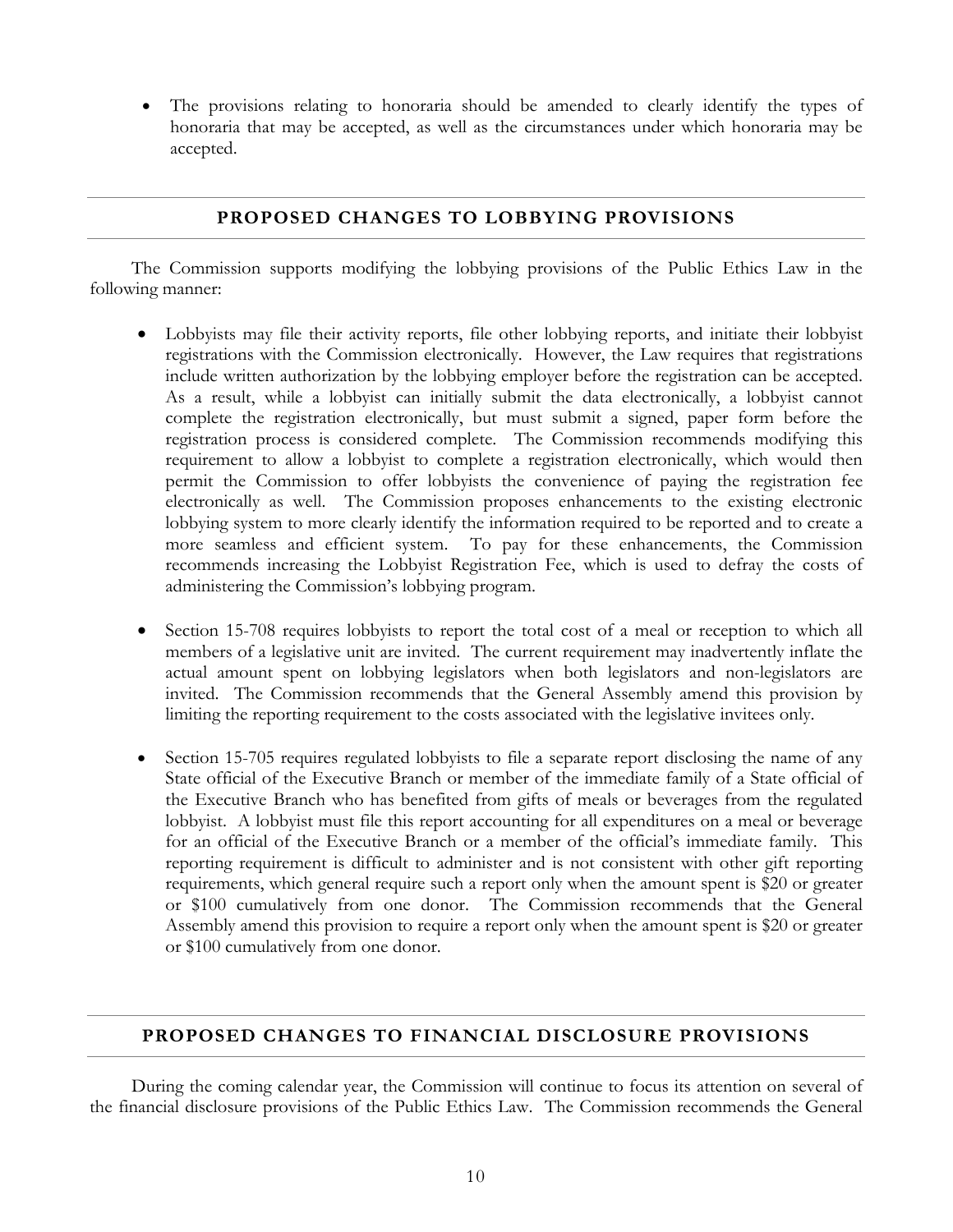Assembly consider the following amendments to the financial disclosure provisions of the Public Ethics Law:

- The General Assembly should consider eliminating the requirement to report interests in mutual funds publicly-traded on a national scale. The holder of a mutual fund has no control over the trading of the individual holdings of the mutual fund, and, therefore, it is improbable that a public employee or official could effectuate any change in value of the mutual fund by activities as a State employee or official. Legislation was introduced in the 2012 legislative session addressing this issue.
- The Public Ethics Law does not establish the financial disclosure requirements for judges and judicial appointees; instead, the Court of Appeals must adopt rules regarding financial disclosure. Judges and judicial appointees file their statements with the Court of Appeals or its designee, which then forwards the statements to the Commission. Because the Commission does not have jurisdiction over judges and judicial appointees, the Commission recommends eliminating the requirement to forward the statements to the Commission.
- In the 1999 Session of the General Assembly, the Harford County Liquor Board and its employees were placed under the authority of the State Ethics Commission. However, the employees of the Board, regardless of salary or duties, were excluded from financial disclosure requirements. This general exclusion should be withdrawn to make the disclosure requirements for these employees the same as for other employees subject to the Public Ethics Law.
- Judicial candidates should be required to file financial disclosure in each year of their candidacy in the same way as other candidates for State office.

#### **PROPOSED CHANGE TO ENFORCEMENT PROVISIONS**

 The Commission and its staff continually review the Public Ethics Law in order to determine if the administration and enforcement are consistent with the intent of the law and the mission of the Commission.

- The Commission proposes that the Legislature authorize the Commission to assess civil penalties in conflict of interest, failure to file financial disclosure statements, and other violations by State employees and public officials. Currently, the Commission may request a court to assess fines of \$5,000 per violation. Having the authority to assess civil penalties would provide a formal alternative to expensive and extended court proceedings and would give the Commission equal authority in setting sanctions on conflict of interest and financial disclosure issues as it presently has with regard to lobbying violations. All penalties assessed by the court or by the Commission are sent to the General Fund.
- The Commission's current authority to assess fees for late financial disclosure statements and lobbying registrations and reports should be increased from a maximum of \$250 per late report to \$500 per late report.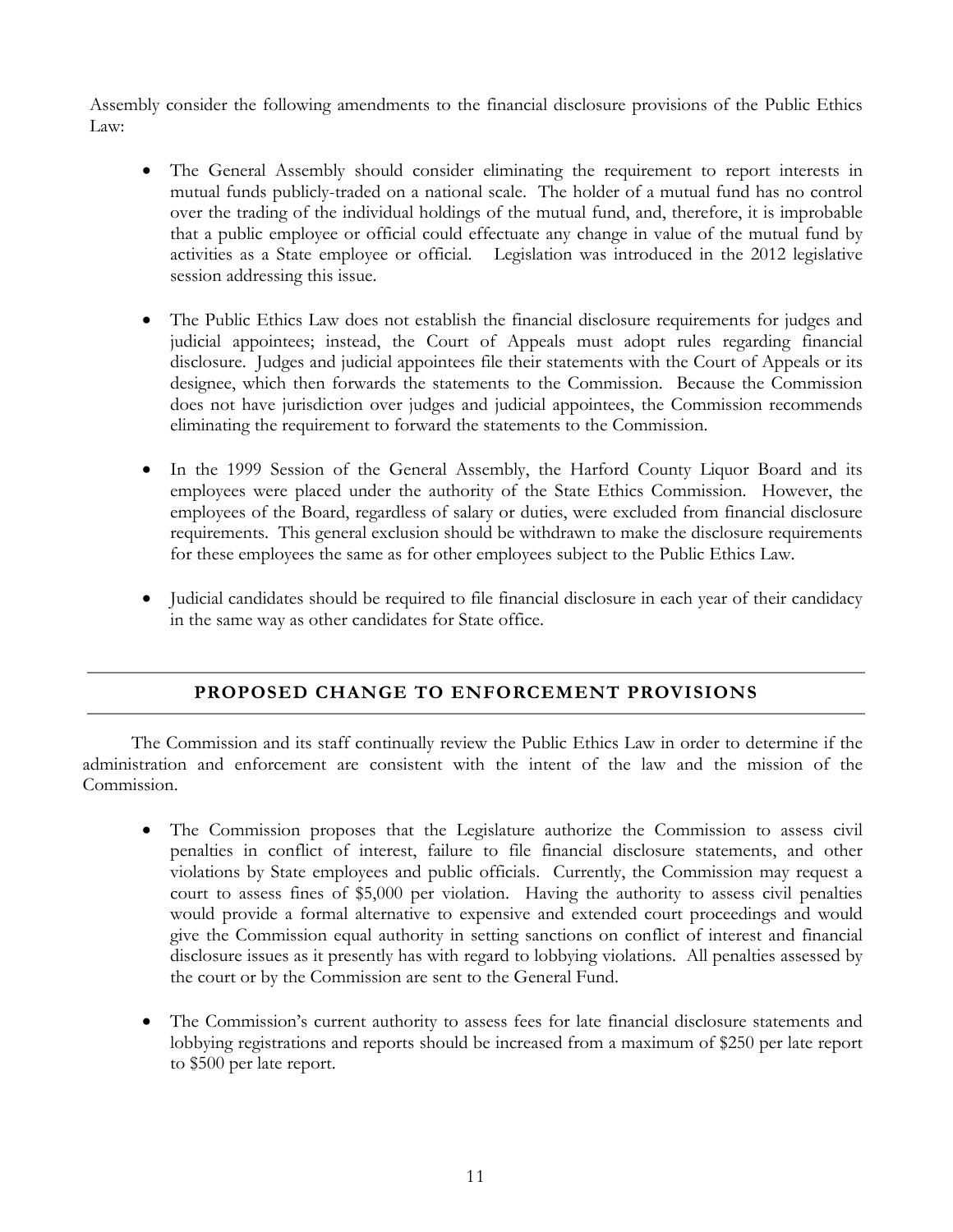#### **PROPOSED CHANGES TO ADMINISTRATIVE PROVISIONS OF THE LAW – CLARIFICATION OF GENERAL COUNSEL'S ROLE IN REGULATIONS**

• The General Counsel is the legal advisor to the State Ethics Commission and prepares all legal documents required by the Commission. The General Counsel is also defined as "unit counsel" in the Administrative Procedures Act (APA) (Section 10-107, Md. Code Ann., State Gov't Title 10 (Supp. 2011)) and has responsibility to certify the Commission's proposed regulations as to legality. Section 10-113 of the APA requires that the Attorney General certify that changes to regulations previously published in the Maryland Register are not substantive and that the proposed text does not differ substantively from the text previously published. Despite the fact that the General Counsel is identified as the Commission's unit counsel, this certification requires action by the Attorney General and not the "unit counsel" or General Counsel to the State Ethics Commission. The Commission recommends that the General Assembly amend the APA to allow the Commission's "unit counsel" to certify that changes to proposed regulations are non-substantive. Legislation introduced in the 2012 legislative session would address this issue.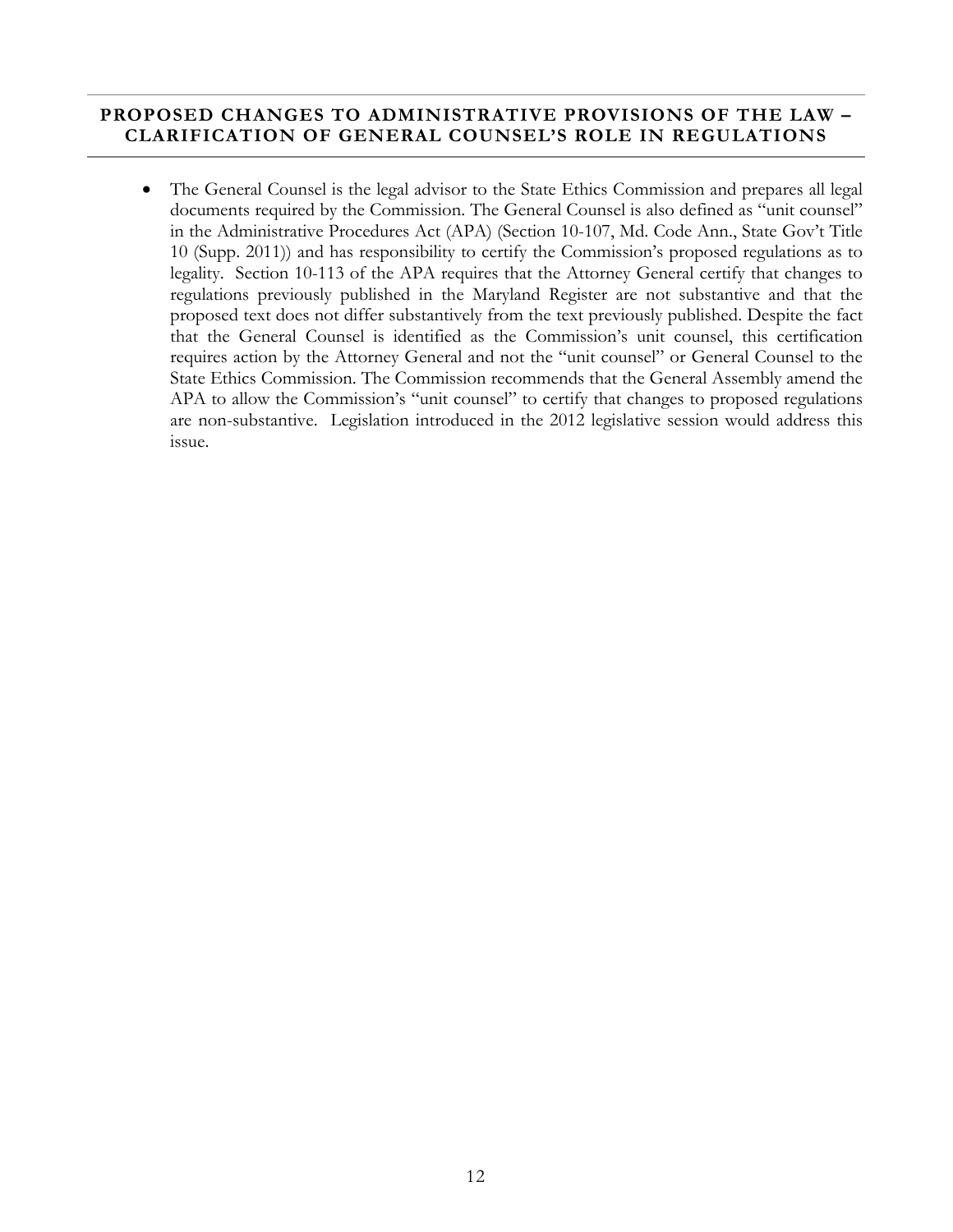#### **APPENDIX A**

EMPLOYERS SPENDING **\$50,000.00** OR MORE - ALL REGISTRANTS ALL TYPES OF EXPENSES

*November 1, 2010 - October 31, 2011*

|    | <b>TOTAL AMOUNT</b> | <b>EMPLOYER</b>                                                                                                                           |
|----|---------------------|-------------------------------------------------------------------------------------------------------------------------------------------|
| 1  | \$1,048,959.59      | Maryland State Education Association                                                                                                      |
| 2  | \$619,045.85        | Maryland Retailers Association                                                                                                            |
| 3  | \$559,429.64        | Maryland Hospital Association                                                                                                             |
| 4  | \$431,162.87        | Verizon Maryland Inc.                                                                                                                     |
| 5  | \$393,182.82        | <b>Constellation Energy Group</b>                                                                                                         |
| 6  | \$387,138.49        | Maryland Association of Realtors, Inc.                                                                                                    |
| 7  | \$380,862.90        | Human Rights Campaign                                                                                                                     |
| 8  | \$376,338.77        | Maryland Bankers Association                                                                                                              |
| 9  | \$363,621.75        | Maryland Jockey Club, The                                                                                                                 |
| 10 | \$362,917.00        | Johns Hopkins Institutions                                                                                                                |
| 11 | \$327,946.50        | Montgomery County Chamber of Commerce                                                                                                     |
| 12 | \$325,681.35        | Health Facilities Association of Maryland (HFAM)                                                                                          |
| 13 | \$321,519.64        | Pepco Holdings, Inc.                                                                                                                      |
| 14 | \$304,316.87        | MedChi, The Maryland State Medical Society                                                                                                |
| 15 | \$303,999.95        | CareFirst BlueCross BlueShield                                                                                                            |
| 16 | \$299,087.48        | Maryland State Builders Association                                                                                                       |
| 17 | \$249,000.00        | <b>Comcast Cable Communications</b>                                                                                                       |
| 18 | \$244,417.11        | Ocean Downs Racetrack                                                                                                                     |
| 19 | \$240,765.25        | Altria Client Services Inc. and its Affiliates - Philip Morris<br>USA Inc., John Middleton Co. and U.S. Smokeless<br>Tobacco Company, LLC |
| 20 | \$240,636.22        | EDF Inc.                                                                                                                                  |
| 21 | \$233,322.25        | <b>Children's National Medical Center</b>                                                                                                 |
| 22 | \$233,000.00        | MedStar Health                                                                                                                            |
| 23 | \$230,392.00        | Maryland Independent College and University<br>Association                                                                                |
| 24 | \$227,868.70        | <b>AFSCME Maryland</b>                                                                                                                    |
| 25 | \$226,036.30        | Adventist HealthCare, Inc                                                                                                                 |
| 26 | \$221,569.94        | United Healthcare Services, Inc.                                                                                                          |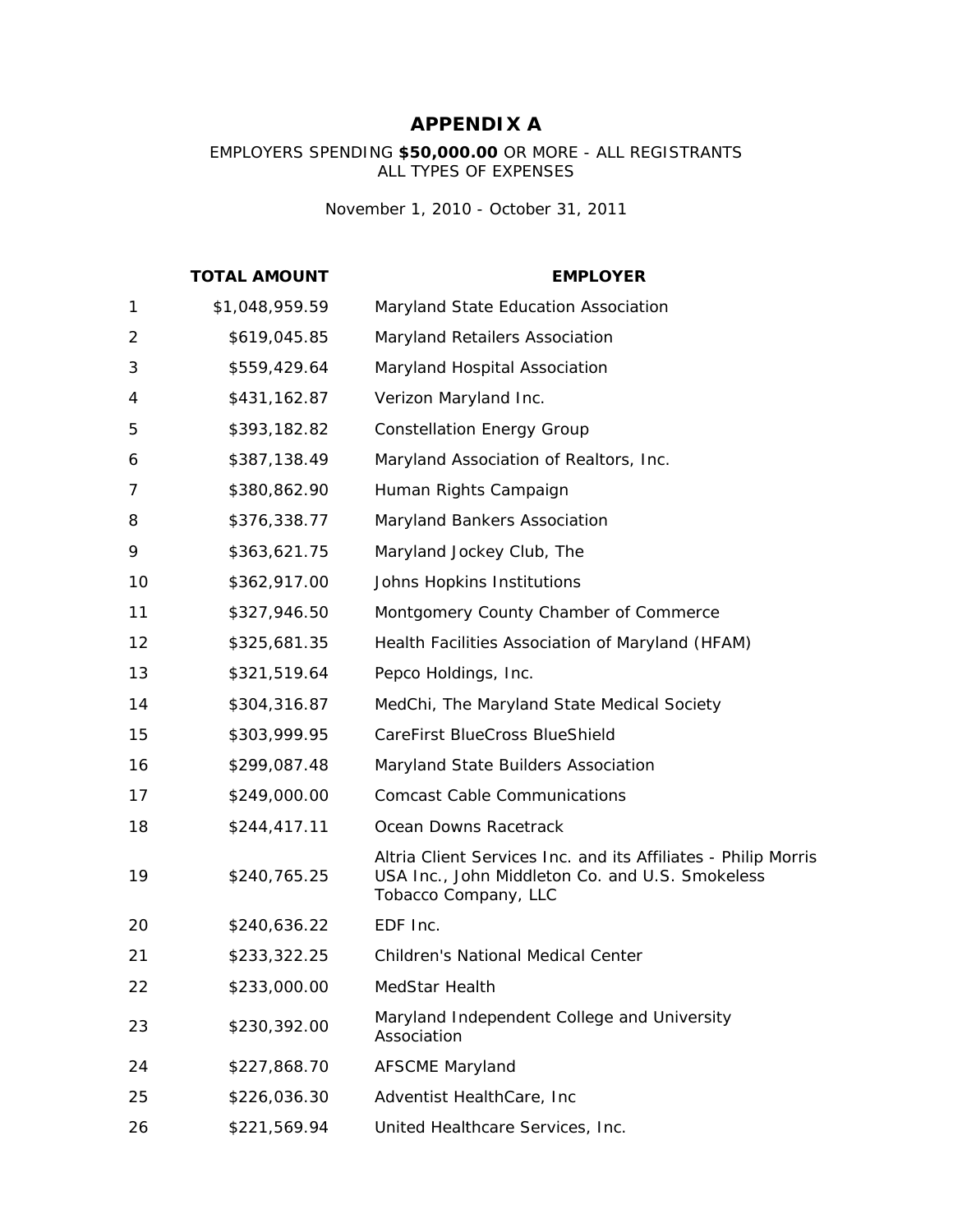| 27 | \$216,689.78 | <b>Exelon Corporation</b>                              |
|----|--------------|--------------------------------------------------------|
| 28 | \$216,000.00 | Washington Building and Construction Trades Council    |
| 29 | \$199,287.72 | PPE Casino Resorts Maryland, LLC                       |
| 30 | \$199,256.37 | Norfolk Southern Corporation                           |
| 31 | \$192,320.52 | ACS State and Local Solutions, Inc.                    |
| 32 | \$188,378.99 | Medical Mutual Liability Insurance Society of Maryland |
| 33 | \$180,821.76 | <b>AMERIGROUP Corporation</b>                          |
| 34 | \$179,348.00 | Mirant Mid-Atlantic, LLC                               |
| 35 | \$171,705.50 | League of Life & Health Insurers of Maryland, Inc.     |
| 36 | \$171,211.37 | Maryland Automobile Dealers Association                |
| 37 | \$165,149.67 | National Organization for Marriage                     |
| 38 | \$163,313.80 | International Business Machines Corporation ("IBM")    |
| 39 | \$163,231.68 | Maryland Association for Justice                       |
| 40 | \$163,012.96 | <b>Associated Builders &amp; Contractors</b>           |
| 41 | \$159,397.00 | Maryland State Bar Association, Inc.                   |
| 42 | \$159,259.08 | Pharmaceutical Research & Manufacturers of America     |
| 43 | \$155,099.00 | Joseph Smith & Sons, Inc.                              |
| 44 | \$152,500.00 | First Energy Service Company                           |
| 45 | \$152,000.00 | Penn National Gaming, Inc.                             |
| 46 | \$151,663.67 | GenOn Energy                                           |
| 47 | \$145,326.00 | American Petroleum Institute                           |
| 48 | \$143,608.98 | Direct Energy                                          |
| 49 | \$143,247.55 | Motorola, Inc.                                         |
| 50 | \$138,000.00 | Quality Image Access Maryland Coalition                |
| 51 | \$136,534.30 | Maryland Catholic Conference                           |
| 52 | \$136,255.50 | American Heart Association                             |
| 53 | \$135,776.83 | Maryland Tort Reform Coalition                         |
| 54 | \$132,801.17 | Scientific Games International                         |
| 55 | \$131,612.08 | Atlantic Recycling Group, LLC                          |
| 56 | \$129,582.89 | Chesapeake Bay Foundation                              |
| 57 | \$126,570.43 | Maryland Farm Bureau, Inc.                             |
| 58 | \$122,806.59 | State Farm Mutual Automobile Insurance Company         |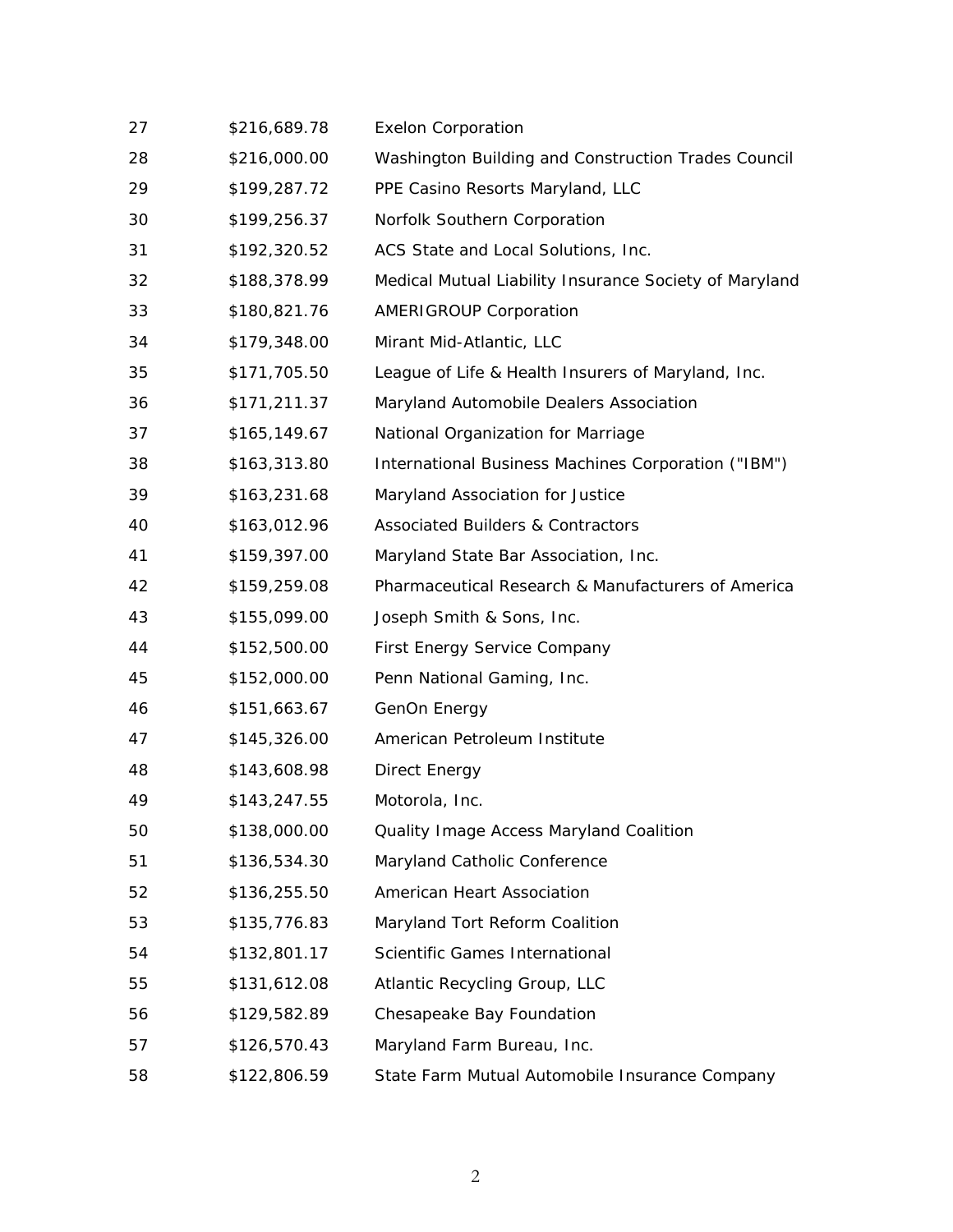| 59 | \$121,240.64 | <b>Schaller Anderson</b>                                              |
|----|--------------|-----------------------------------------------------------------------|
| 60 | \$120,700.00 | Johnson Controls, Inc.                                                |
| 61 | \$120,257.45 | Maryland Chamber of Commerce                                          |
| 62 | \$120,200.00 | Prince George's County                                                |
| 63 | \$119,858.98 | Association of Maryland Pilots                                        |
| 64 | \$118,929.74 | Aetna, Inc.                                                           |
| 65 | \$118,626.90 | <b>Washington Gas</b>                                                 |
| 66 | \$118,163.21 | Lifebridge Health                                                     |
| 67 | \$117,940.55 | Maryland Association of Boards of Education                           |
| 68 | \$116,620.17 | Epic Pharmacies                                                       |
| 69 | \$116,458.20 | <b>Greater Baltimore Committee</b>                                    |
| 70 | \$114,479.07 | Property Casualty Insurers Association of America                     |
| 71 | \$114,140.27 | Apartment & Office Building Association of Metropolitan<br>Washington |
| 72 | \$114,106.25 | National Children's Museum                                            |
| 73 | \$113,281.00 | Veolia Transportation                                                 |
| 74 | \$112,890.87 | Licensed Beverage Distributors of Maryland, Inc.                      |
| 75 | \$112,500.00 | Dimensions Healthcare System                                          |
| 76 | \$110,881.75 | Lockheed Martin Corporation                                           |
| 77 | \$109,855.00 | Tech Council of Maryland/MdBio                                        |
| 78 | \$108,500.00 | <b>Accenture LLP</b>                                                  |
| 79 | \$108,000.00 | National Federation of Independent Business                           |
| 80 | \$107,000.00 | CSX Transportation, Inc.                                              |
| 81 | \$106,410.66 | SEIU MD/DC State Council                                              |
| 82 | \$106,100.00 | MI Development (Maryland), Inc.                                       |
| 83 | \$106,000.00 | Manufacturers' Alliance of Maryland                                   |
| 84 | \$105,832.00 | <b>Wireless Generation</b>                                            |
| 85 | \$105,300.00 | Maryland State Dental Association                                     |
| 86 | \$105,235.98 | Mid-Atlantic LifeSpan                                                 |
| 87 | \$105,071.75 | FirstEnergy Corp.                                                     |
| 88 | \$104,000.00 | Chesapeake Racing, LLC                                                |
| 89 | \$104,000.00 | Law Office of Peter G. Angelos                                        |
| 90 | \$103,000.00 | RAI Services Company                                                  |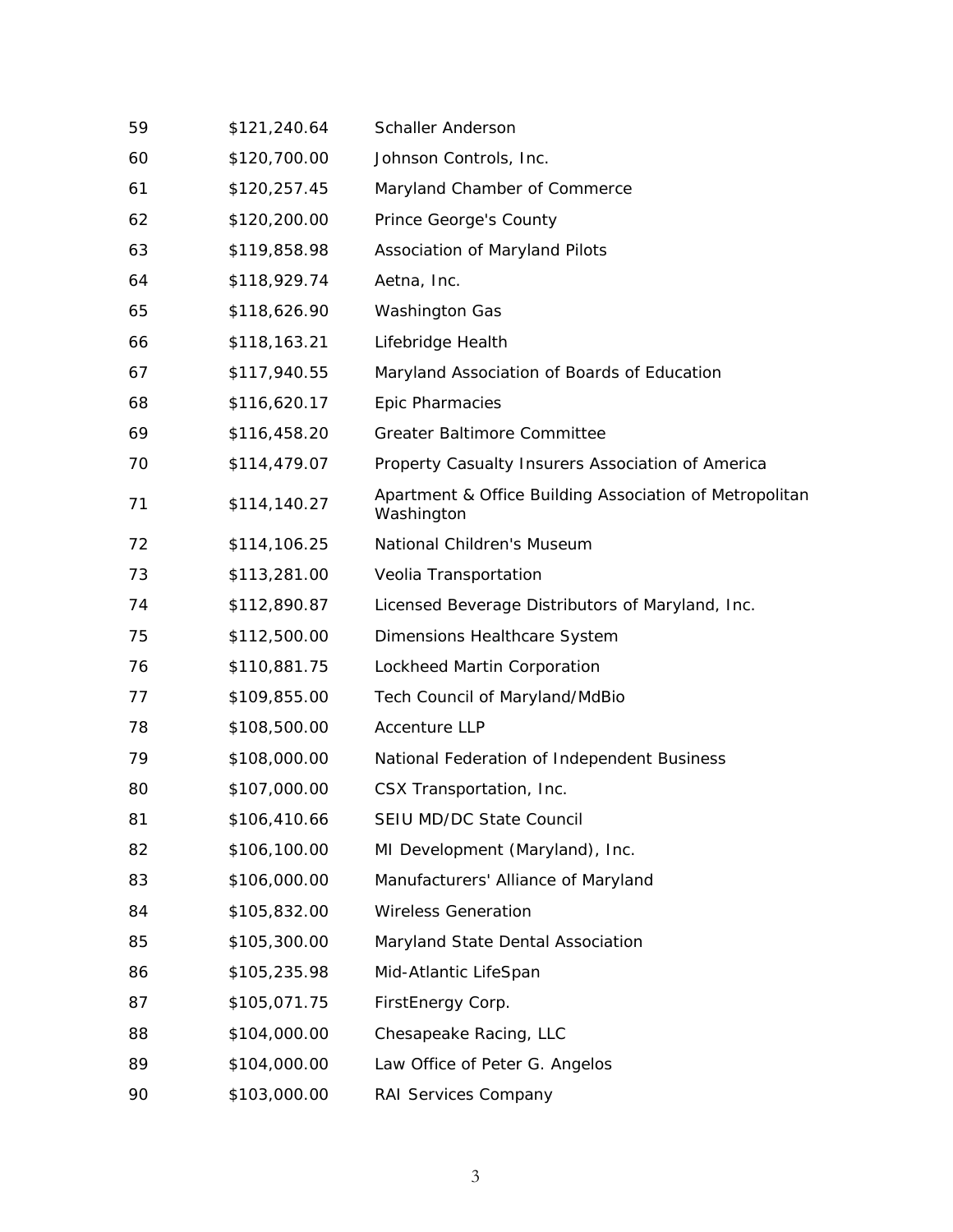| 91  | \$102,300.00 | Home Builders Association of Maryland                               |
|-----|--------------|---------------------------------------------------------------------|
| 92  | \$102,224.12 | Wal-Mart Stores, Inc.                                               |
| 93  | \$101,741.00 | Merck, Sharp & Dohme Corp.                                          |
| 94  | \$99,376.82  | Ports America, Inc.                                                 |
| 95  | \$99,000.00  | Mid-Atlantic Petroleum Distributors Association                     |
| 96  | \$97,607.05  | General Motors Company                                              |
| 97  | \$97,049.51  | MedImmune, LLC                                                      |
| 98  | \$97,000.00  | Chesapeake Amusements, Inc.                                         |
| 99  | \$94,682.00  | Southern Maryland Electric Cooperative, Inc.                        |
| 100 | \$94,481.65  | Corizon Health                                                      |
| 101 | \$93,980.00  | Restaurant Association of Maryland, Inc.                            |
| 102 | \$93,399.20  | Public Justice Center, Inc.                                         |
| 103 | \$92,708.72  | <b>FedEx Corporation</b>                                            |
| 104 | \$92,700.00  | <b>Balfour Beatty Construction</b>                                  |
| 105 | \$92,000.00  | City of Bowie                                                       |
| 106 | \$91,909.09  | <b>Baltimore Jewish Council</b>                                     |
| 107 | \$91,228.00  | Maryland Insurance Council, The                                     |
| 108 | \$90,175.79  | ESP, Inc.                                                           |
| 109 | \$90,147.28  | Daily Record, The                                                   |
| 110 | \$90,000.00  | Catalyst Rx, Inc.                                                   |
| 111 | \$90,000.00  | Noresco, LLC                                                        |
| 112 | \$90,000.00  | Owens Illinois, Inc.                                                |
| 113 | \$89,228.09  | Maryland Radiological Society                                       |
| 114 | \$89,000.00  | Civista Medical Center                                              |
| 115 | \$88,962.63  | Dominion Resources Services, Inc.                                   |
| 116 | \$87,694.00  | Beltway Fine Wine & Spirits and Corridor Fine Wines                 |
| 117 | \$86,907.00  | Progressive Maryland                                                |
| 118 | \$86,500.00  | Maryland Classified Employees Association                           |
| 119 | \$86,226.00  | National Aquarium in Baltimore, Inc.                                |
| 120 | \$84,762.27  | 1199 SEIU                                                           |
| 121 | \$83,903.99  | Pfizer Inc.                                                         |
| 122 | \$81,658.65  | Maryland Transportation Builders & Materials Association<br>(MTBMA) |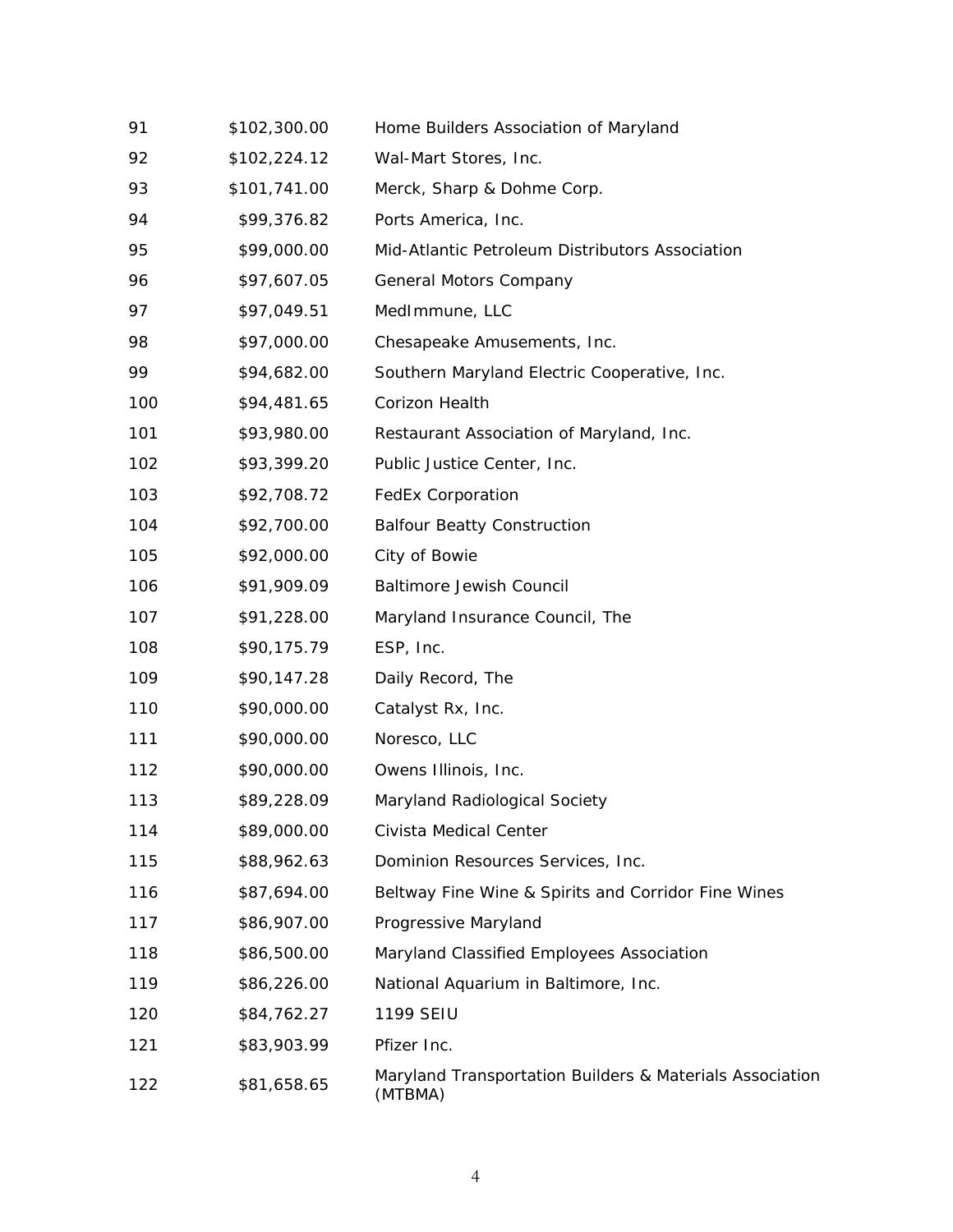| 123 | \$81,642.97 | Allstate Insurance Company                     |
|-----|-------------|------------------------------------------------|
| 124 | \$80,400.00 | <b>Rels Valuation</b>                          |
| 125 | \$79,421.03 | <b>ACLU of Maryland</b>                        |
| 126 | \$79,006.03 | Chief Oil & Gas, LLC                           |
| 127 | \$78,769.00 | Old Mutual Financial Network                   |
| 128 | \$78,700.00 | Rite Aid Corporation                           |
| 129 | \$78,666.00 | Alcoa Eastalco Works                           |
| 130 | \$78,300.00 | Maryland/D.C./Delaware Broadcasters            |
| 131 | \$77,769.00 | Holy Cross Hospital of Silver Spring, Inc.     |
| 132 | \$77,500.00 | Association of Forest Industries               |
| 133 | \$77,390.00 | Prince George's County Association of Realtors |
| 134 | \$77,000.00 | Northest Maglev, LLC                           |
| 135 | \$76,100.00 | Microsoft Corporation                          |
| 136 | \$75,775.21 | Maryland Wineries Association                  |
| 137 | \$75,600.00 | Agency Insurance Company of Maryland           |
| 138 | \$75,120.15 | Envista Corporation                            |
| 139 | \$75,000.00 | Darden Restaurants (GMRI, Inc.)                |
| 140 | \$75,000.00 | <b>HMS Host Corporation</b>                    |
| 141 | \$75,000.00 | Maryland Automobile Insurance Fund             |
| 142 | \$75,000.00 | NaphCare, Inc.                                 |
| 143 | \$74,747.92 | American Infrastructure                        |
| 144 | \$74,245.42 | Greater Capital Area Association of Realtors   |
| 145 | \$73,670.00 | Doctors Community Hospital                     |
| 146 | \$72,993.06 | <b>Diamond Game Enterprises</b>                |
| 147 | \$72,600.00 | Apollo Group/University of Phoenix             |
| 148 | \$72,532.75 | L-1 Secure Credentialing, Inc.                 |
| 149 | \$72,500.00 | <b>Automated Health Care Solutions</b>         |
| 150 | \$72,500.00 | Northrop Grumman Corporation                   |
| 151 | \$72,000.00 | Competitive Power Ventures, Inc.               |
| 152 | \$72,000.00 | <b>ValueOptions</b>                            |
| 153 | \$72,000.00 | <b>Wiley Publishing</b>                        |
| 154 | \$71,757.42 | Harford County Government                      |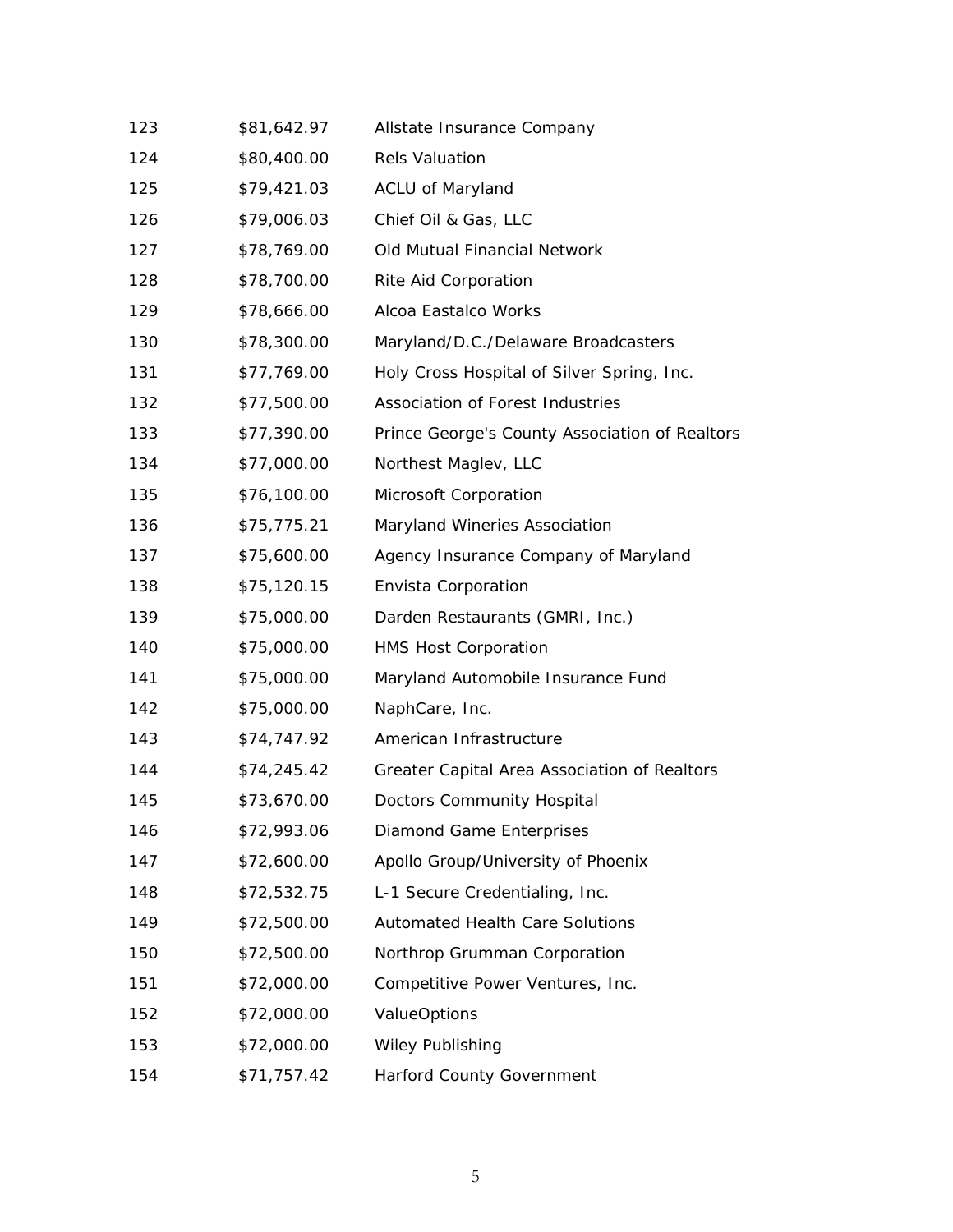| 155 | \$71,643.22 | ARINC, Inc.                                                                          |
|-----|-------------|--------------------------------------------------------------------------------------|
| 156 | \$71,533.87 | Maryland Zoo in Baltimore, The                                                       |
| 157 | \$71,382.16 | AAA Mid-Atlantic, Inc.                                                               |
| 158 | \$71,373.00 | Maryland Citizen's Health Initiative Education Fund, Inc.                            |
| 159 | \$71,125.73 | Paragon Project Resources, Inc.                                                      |
| 160 | \$71,040.71 | T-Mobile USA, Inc.                                                                   |
| 161 | \$70,571.70 | Washington Area NEW Automobile Dealers Association<br>(WANADA)                       |
| 162 | \$70,500.00 | Kaiser Foundation Health Plan of the Mid-Atlantic States,<br>Inc.                    |
| 163 | \$70,462.51 | Bank of America, N.A.                                                                |
| 164 | \$70,436.87 | <b>Concentra Medical Centers</b>                                                     |
| 165 | \$70,152.79 | Cash America                                                                         |
| 166 | \$70,100.00 | Chesapeake Urology Associates, P.A.                                                  |
| 167 | \$70,000.00 | American Chemistry Council                                                           |
| 168 | \$70,000.00 | Maryland Chapter of National Association of Industrial &<br><b>Office Properties</b> |
| 169 | \$70,000.00 | Prince George's County Council                                                       |
| 170 | \$69,934.05 | Sherwin-Williams Company, The                                                        |
| 171 | \$69,650.00 | Correct RX Pharmacy Services, Inc.                                                   |
| 172 | \$69,492.23 | Columbia Association, Inc.                                                           |
| 173 | \$68,619.24 | Enterprise Holdings, Inc.                                                            |
| 174 | \$68,039.79 | AFSCME, AFL-CIO                                                                      |
| 175 | \$67,804.00 | Woda Group, LLC, The                                                                 |
| 176 | \$66,865.67 | Keolis America                                                                       |
| 177 | \$66,000.00 | CBN Secure Technologies, Inc.                                                        |
| 178 | \$66,000.00 | <b>CSC</b>                                                                           |
| 179 | \$66,000.00 | Maryland Industrial Technology Alliance                                              |
| 180 | \$65,310.35 | Coventry Health Care, Inc.                                                           |
| 181 | \$65,201.62 | MD/DE/DC Beverage Association                                                        |
| 182 | \$64,953.62 | Baltimore Metal Recycling Association, Inc.                                          |
| 183 | \$64,218.04 | Columbia Gas of Maryland                                                             |
| 184 | \$63,926.29 | Retail Energy Supply Association                                                     |
| 185 | \$63,793.94 | <b>Equality Maryland</b>                                                             |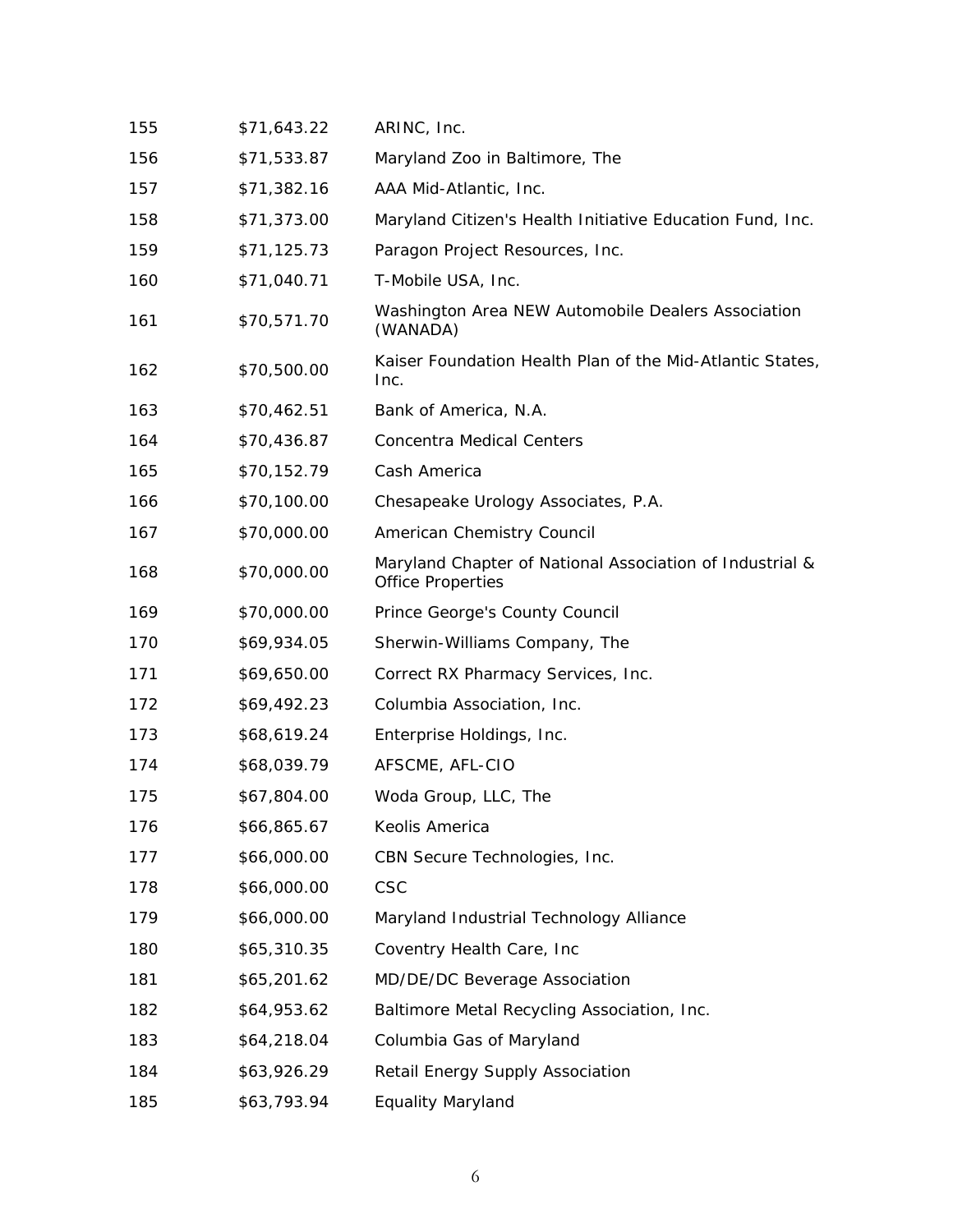| 186 | \$63,163.00 | Covanta Energy Corporation                                                                    |
|-----|-------------|-----------------------------------------------------------------------------------------------|
| 187 | \$63,160.25 | Alliance of Automobile Manufacturers                                                          |
| 188 | \$63,109.99 | <b>Glaxo Smith Kline</b>                                                                      |
| 189 | \$62,081.38 | <b>Autism Speaks</b>                                                                          |
| 190 | \$61,800.00 | Maryland Clean Energy Center                                                                  |
| 191 | \$61,621.25 | <b>USAA</b>                                                                                   |
| 192 | \$61,497.00 | Novartis Pharmaceutical Corporation                                                           |
| 193 | \$61,159.20 | <b>Abbott Laboratories</b>                                                                    |
| 194 | \$60,832.11 | <b>GTECH</b>                                                                                  |
| 195 | \$60,710.36 | Teachers Insurance and Annuity Association/College<br>Retirement Equities Fund                |
| 196 | \$60,603.90 | Manufacturers and Traders Trust Company As Trustee<br>for Bondholders of the Rocky Gap Resort |
| 197 | \$60,147.72 | Parsons Transportation Group, Inc.                                                            |
| 198 | \$60,100.00 | Dominion Voting Systems, Inc.                                                                 |
| 199 | \$60,081.26 | VALIC                                                                                         |
| 200 | \$60,000.00 | <b>AFT Maryland</b>                                                                           |
| 201 | \$60,000.00 | <b>Citizens for Fire Safety</b>                                                               |
| 202 | \$60,000.00 | Citizens for Fire Safety Institute                                                            |
| 203 | \$60,000.00 | CVS/Caremark                                                                                  |
| 204 | \$60,000.00 | Faison                                                                                        |
| 205 | \$60,000.00 | HMR of Maryland, LLC                                                                          |
| 206 | \$60,000.00 | Kaplan Higher Education                                                                       |
| 207 | \$60,000.00 | Marylanders for Public Research Universities, Inc.                                            |
| 208 | \$60,000.00 | Maximus                                                                                       |
| 209 | \$60,000.00 | Peoples Community Health Centers, Inc.                                                        |
| 210 | \$60,000.00 | Policy Studies, Inc.                                                                          |
| 211 | \$60,000.00 | <b>Sprint Nextel</b>                                                                          |
| 212 | \$60,000.00 | St. Joseph Medical Center                                                                     |
| 213 | \$60,000.00 | Taser International, Inc.                                                                     |
| 214 | \$59,918.80 | Maryland Society of Anesthesiologists                                                         |
| 215 | \$59,639.06 | Maryland Society of Accountants, Inc.                                                         |
| 216 | \$59,161.85 | Grant Capital Management, Inc.                                                                |
|     |             |                                                                                               |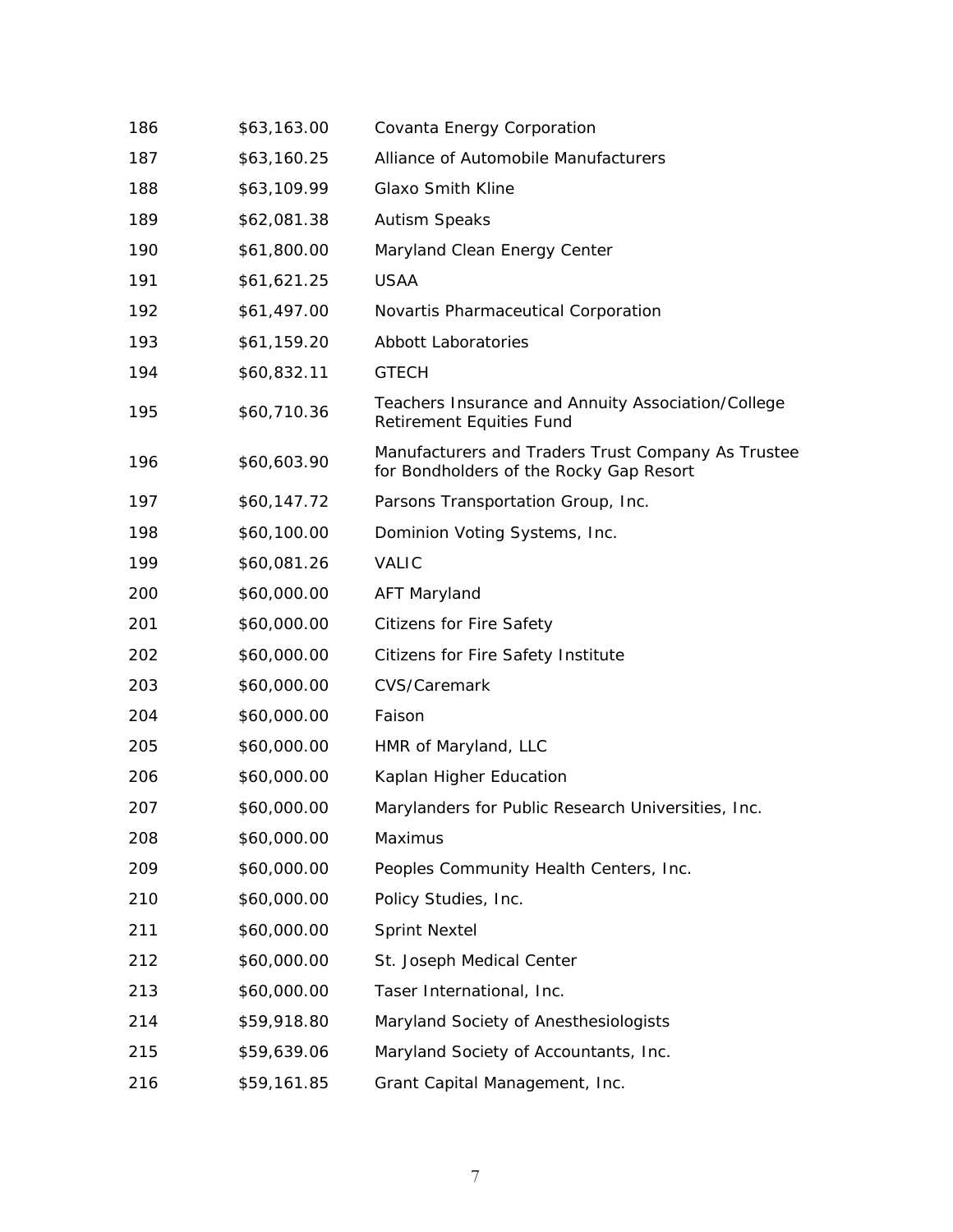| 217 | \$58,085.72 | American Cancer Society                                                |
|-----|-------------|------------------------------------------------------------------------|
| 218 | \$57,500.00 | AMERIGROUP Maryland, Inc.                                              |
| 219 | \$57,217.42 | Williams Companies, Inc., The                                          |
| 220 | \$57,207.90 | One Call Concepts, Inc.                                                |
| 221 | \$57,206.76 | Maryland Manufactured Housing Coalition                                |
| 222 | \$57,203.59 | Citigroup Management Corporation                                       |
| 223 | \$57,041.21 | Legal Aid Bureau, Inc.                                                 |
| 224 | \$56,721.82 | Maryland Horse Breeders Association                                    |
| 225 | \$56,273.00 | Maryland Community Health System, LLP                                  |
| 226 | \$56,000.00 | Cigar Association of America, Inc.                                     |
| 227 | \$55,825.30 | Maryland State Licensed Beverage Association                           |
| 228 | \$55,530.18 | Maryland Optometric Association                                        |
| 229 | \$55,420.00 | <b>Environment Maryland</b>                                            |
| 230 | \$55,403.05 | AT&T                                                                   |
| 231 | \$55,373.20 | Maryland Association of Certified Public Accountants                   |
| 232 | \$55,333.56 | Waste Management of Maryland                                           |
| 233 | \$55,178.43 | Chesapeake BaySavers, Inc.                                             |
| 234 | \$55,002.00 | Bombardier Mass Transit Corporation                                    |
| 235 | \$55,000.00 | Maryland State Fair and Agricultural Society, Inc.                     |
| 236 | \$54,901.40 | Maryland Works, Inc.                                                   |
| 237 | \$54,568.10 | NRG Energy, Inc.                                                       |
| 238 | \$54,190.00 | Consumer Data Industry Association                                     |
| 239 | \$54,166.67 | Prince George's County Public Schools                                  |
| 240 | \$54,000.00 | Enterprise Solutions Realized, Inc.                                    |
| 241 | \$54,000.00 | Multi-State Associates, Inc. on behalf of Wexford<br>Sources, Inc.     |
| 242 | \$54,000.00 | <b>Synergics Wind Energy</b>                                           |
| 243 | \$53,921.23 | Presbyterian Home of Maryland, Inc./dba The Villiage at<br>Carsins Run |
| 244 | \$53,794.91 | Industrial Pharmacy Management, LLC (IPM)                              |
| 245 | \$53,572.50 | Express Scripts, Inc.                                                  |
| 246 | \$53,505.08 | City of Rockville                                                      |
| 247 | \$53,019.37 | Medco Health Solutions, Inc.                                           |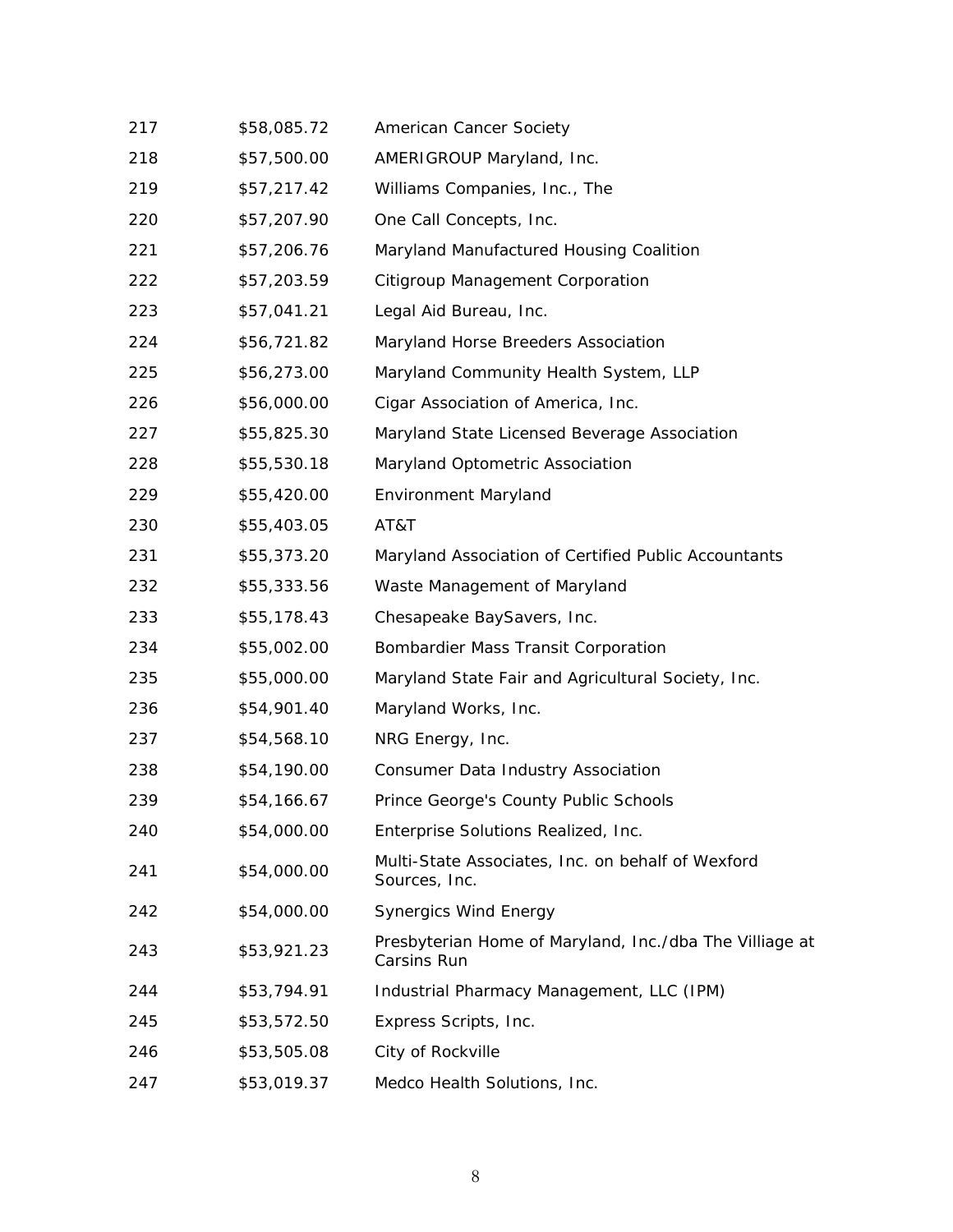| 248 | \$52,892.95 | Chimes, The                                                                                     |
|-----|-------------|-------------------------------------------------------------------------------------------------|
| 249 | \$52,851.61 | Maryland Patient Care and Access Coalition                                                      |
| 250 | \$52,500.00 | KSM LLC/Anne Arundel Medical Center                                                             |
| 251 | \$52,500.00 | Maryland Hotel & Lodging Association                                                            |
| 252 | \$52,352.99 | Nationwide Insurance Company                                                                    |
| 253 | \$52,231.53 | CASA De Maryland                                                                                |
| 254 | \$52,000.00 | <b>Corridor Fine Wine</b>                                                                       |
| 255 | \$52,000.00 | P3 Group, The                                                                                   |
| 256 | \$51,979.00 | Maryland Association of Community Services for Persons<br>with Developmental Disabilities, Inc. |
| 257 | \$51,767.80 | Delmarva Poultry Industry                                                                       |
| 258 | \$51,660.00 | Wine Institute                                                                                  |
| 259 | \$51,000.00 | T. Rowe Price Group, Inc.                                                                       |
| 260 | \$50,993.52 | American Community Properties Trust                                                             |
| 261 | \$50,937.00 | American College of Cardiology, Maryland Chapter                                                |
| 262 | \$50,621.58 | Alkermes, Inc.                                                                                  |
| 263 | \$50,600.00 | DAT, Inc.                                                                                       |
| 264 | \$50,500.00 | State Center, LLC c/o PS Partners                                                               |
| 265 | \$50,483.26 | Kennedy Krieger Institute, The                                                                  |
| 266 | \$50,430.34 | Marylanders for Restorative Justice, Inc.                                                       |
| 267 | \$50,200.00 | Toy Industry Association, Inc.                                                                  |
| 268 | \$50,120.39 | Kaiser Permanente Insurance Company                                                             |
| 269 | \$50,000.26 | <b>CWA</b>                                                                                      |
| 270 | \$50,000.00 | 7-11, Inc.                                                                                      |
| 271 | \$50,000.00 | Barclays Capital Inc.                                                                           |
| 272 | \$50,000.00 | Fibrowatt LLC/Fibro Shore LLC                                                                   |
| 273 | \$50,000.00 | IBCS Group, Inc., The                                                                           |
| 274 | \$50,000.00 | Maryland Association of Chain Drug Stores                                                       |
| 275 | \$50,000.00 | Maryland Association of Industrial & Office Properties                                          |
| 276 | \$50,000.00 | Maryland Thoroughbred Horsemen's Assoc.                                                         |
| 277 | \$50,000.00 | <b>Stevenson University</b>                                                                     |
| 278 | \$50,000.00 | TBC, Inc.                                                                                       |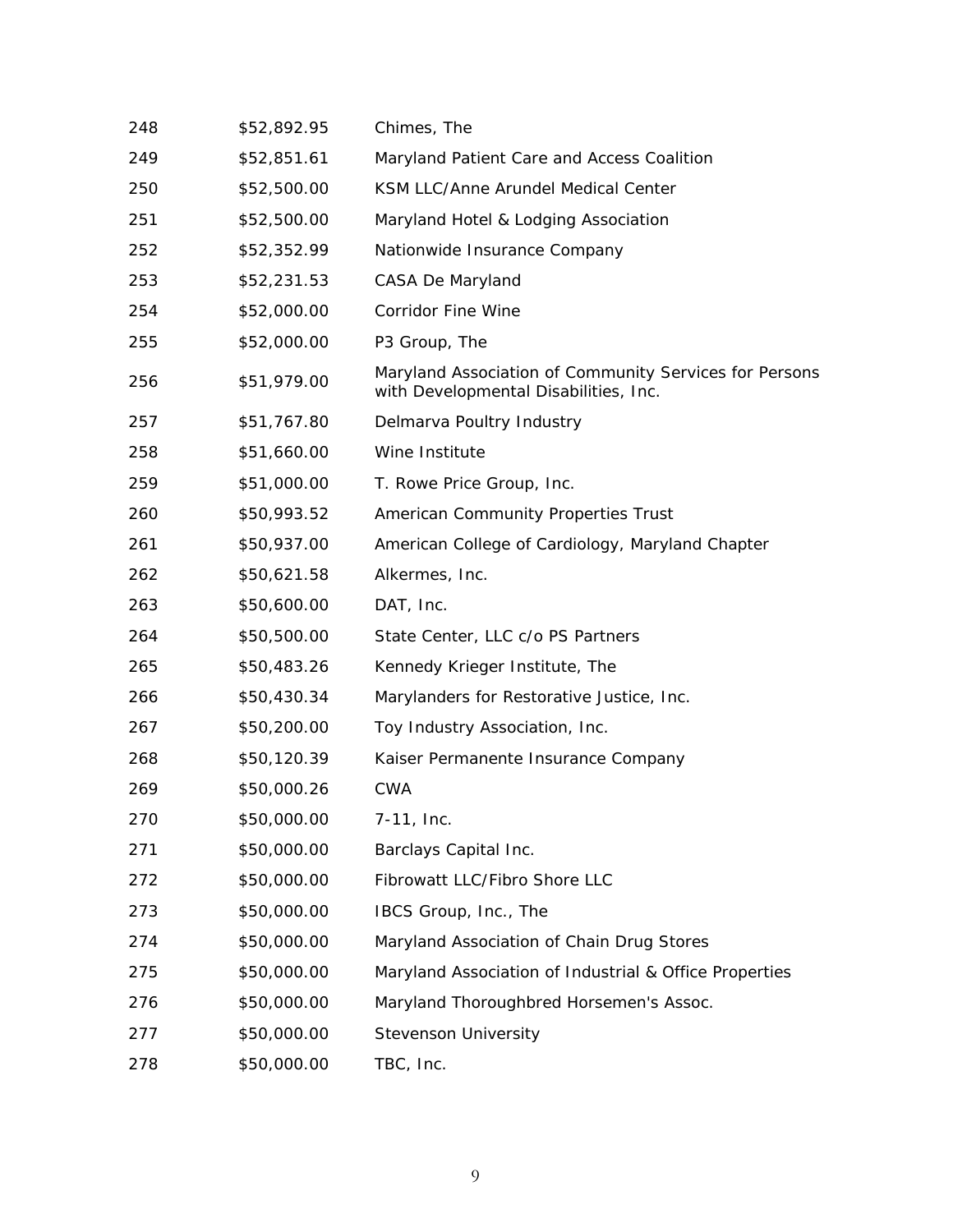#### **APPENDIX B**

#### LOBBYISTS RECEIVING **\$50,000.00** OR MORE IN COMPENSATION ONE OR MORE EMPLOYERS

*November 1, 2010 - October 31, 2011* 

#### **TOTAL AMOUNT LOBBYIST**

| 1  | \$1,232,000.00 | Evans, Gerard E.           |
|----|----------------|----------------------------|
| 2  | \$1,217,793.18 | Perry, Timothy A.          |
| 3  | \$1,215,161.23 | Rozner, Joel D.            |
| 4  | \$1,156,368.59 | Shaivitz, Robin F.         |
| 5  | \$1,107,144.00 | Proctor, Jr., Gregory S.   |
| 6  | \$1,059,766.70 | Stierhoff, John R.         |
| 7  | \$1,050,234.26 | Johansen, Michael V.       |
| 8  | \$1,016,250.00 | Manis, Nicholas G.         |
| 9  | \$863,193.00   | Enten, D. Robert           |
| 10 | \$857,000.00   | Harris Jones, Lisa         |
| 11 | \$613,091.25   | Bereano, Bruce C.          |
| 12 | \$549,351.47   | Popham, Bryson F.          |
| 13 | \$535,500.00   | Malone, Sean R.            |
| 14 | \$516,420.00   | Pitcher, J. William        |
| 15 | \$501,587.83   | Kasemeyer, Pamela M.       |
| 16 | \$494,000.00   | Rasmussen, Dennis F.       |
| 17 | \$463,667.63   | Greenfield, Aaron J.       |
| 18 | \$461,208.81   | Tiburzi, Paul A.           |
| 19 | \$457,563.50   | Powers, Hannah J.          |
| 20 | \$447,654.46   | Wise, J. Steven            |
| 21 | \$445,208.27   | Bagwell, Ashlie            |
| 22 | \$442,039.00   | Sidh, Sushant              |
| 23 | \$431,150.01   | Battle, J. Kenneth         |
| 24 | \$425,588.00   | Aery, Shaila R.            |
| 25 | \$419,733.09   | Carroll, Jr., David H.     |
| 26 | \$416,042.30   | Bellamy, Lorenzo M.        |
| 27 | \$411,762.50   | Harting, Marta D.          |
| 28 | \$411,248.50   | Miedusiewski, American Joe |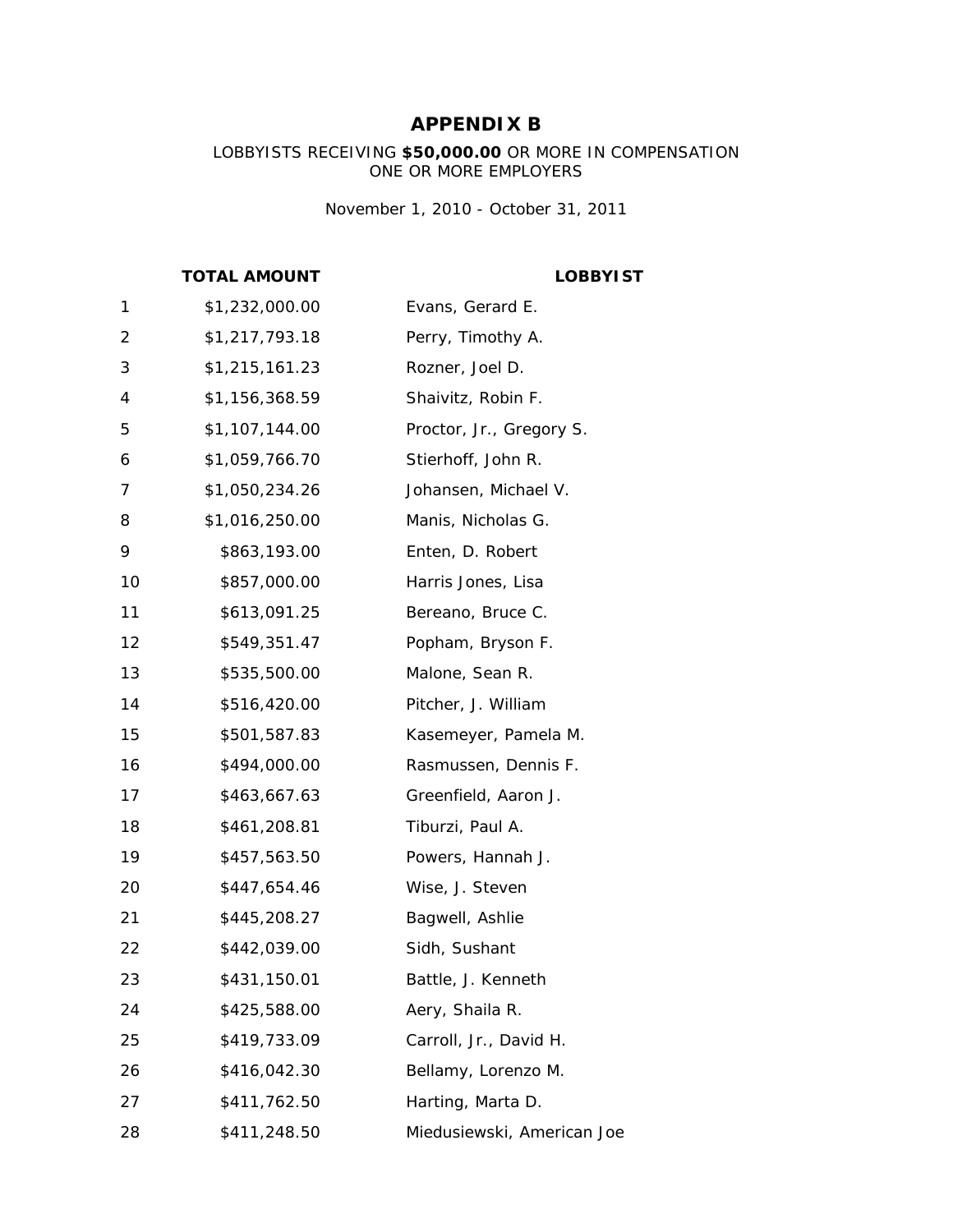| 29 | \$407,622.09 | Johnson, Robert G.       |
|----|--------------|--------------------------|
| 30 | \$407,100.00 | Boston, III, Frank D.    |
| 31 | \$355,000.00 | Mitchell, Van T.         |
| 32 | \$352,634.71 | Lanier, Ivan V.          |
| 33 | \$345,175.64 | Doherty, Jr., Daniel T.  |
| 34 | \$334,746.00 | Kress, William Allen     |
| 35 | \$329,840.62 | White, Josh              |
| 36 | \$301,750.00 | Genn, Gil                |
| 37 | \$297,279.01 | Levitan, Laurence        |
| 38 | \$295,985.51 | Collins, Carville B.     |
| 39 | \$295,335.00 | Hoffman, Barbara A.      |
| 40 | \$286,455.50 | Robinson, Kimberly Y.    |
| 41 | \$276,753.42 | Bryant, Eric L.          |
| 42 | \$261,528.31 | Lucchi, Leonard L.       |
| 43 | \$257,090.17 | Brocato, Barbara M.      |
| 44 | \$256,224.94 | Jones, Gary R.           |
| 45 | \$252,700.00 | DiPietro, Christopher V. |
| 46 | \$244,190.00 | Valentino-Benitez, Ellen |
| 47 | \$227,000.00 | Burner, Gene L.          |
| 48 | \$225,841.50 | McCoy, Dennis C.         |
| 49 | \$216,000.00 | Coles, Mark Anthony      |
| 50 | \$213,240.83 | Taylor, Jr., Casper R.   |
| 51 | \$210,000.00 | Looney, Sean M.          |
| 52 | \$203,200.00 | Canning, Michael F.      |
| 53 | \$203,050.00 | Miles, William R.        |
| 54 | \$197,666.90 | Chason, Todd R.          |
| 55 | \$196,520.21 | Alexander, Gary R.       |
| 56 | \$192,540.00 | Riddick, Major F.        |
| 57 | \$190,000.00 | Hill, Denise O.          |
| 58 | \$182,167.92 | Andryszak, John A.       |
| 59 | \$171,234.12 | Schwartz, III, Joseph A. |
| 60 | \$170,747.89 | Roddy, Patrick H.        |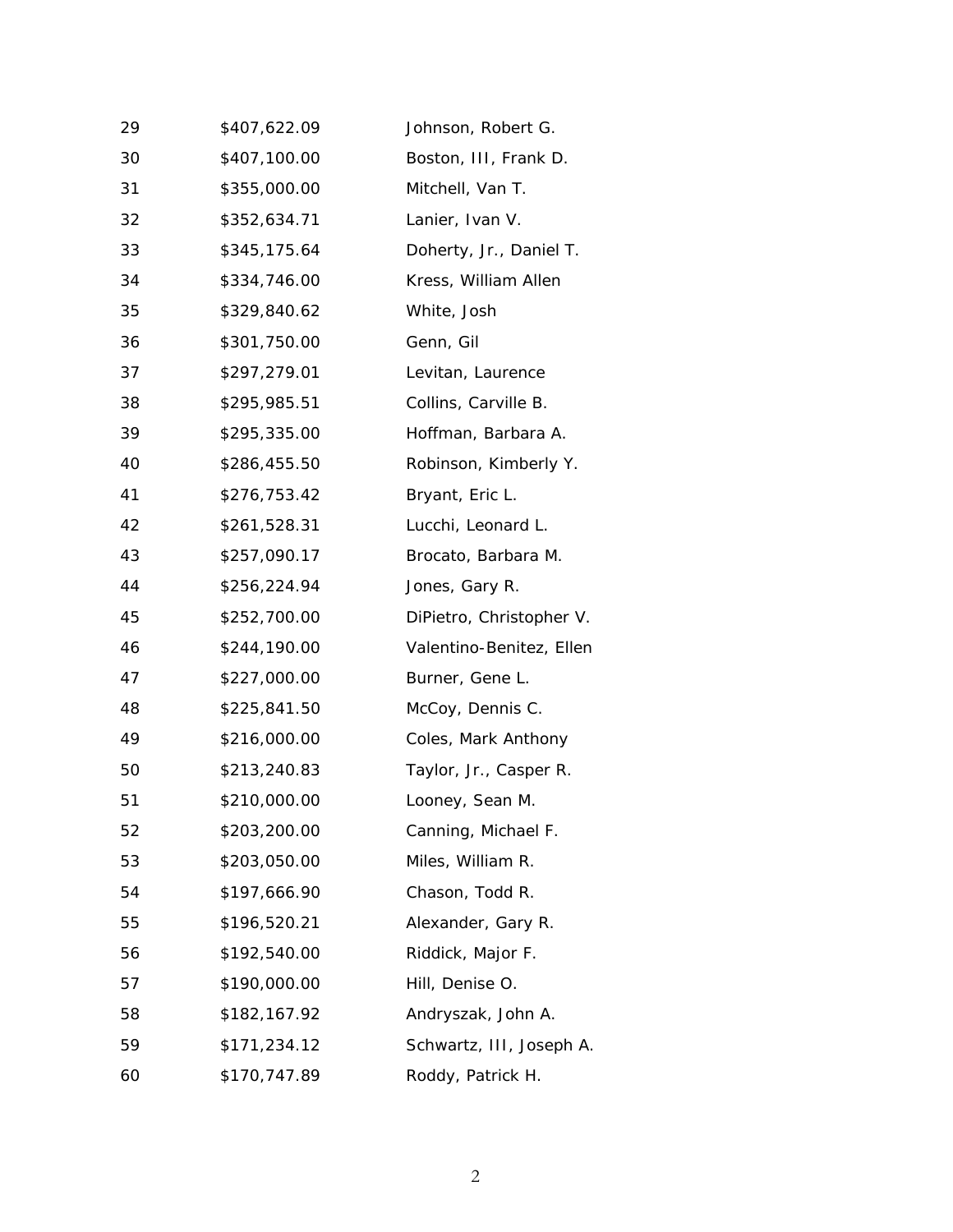| 61 | \$167,850.00 | Schrader, Sandra           |
|----|--------------|----------------------------|
| 62 | \$165,000.00 | Gally, Eric                |
| 63 | \$164,450.00 | O'Keeffe, Kevin            |
| 64 | \$163,993.00 | Elliott, Robyn S.          |
| 65 | \$160,000.00 | Townsend, Pegeen           |
| 66 | \$156,375.00 | Zellmer, Jeffrie           |
| 67 | \$155,000.00 | Loughran, Kathleen G.      |
| 68 | \$140,250.00 | Murphy, Kathleen M.        |
| 69 | \$122,878.66 | Wilkins, Barbara J.        |
| 70 | \$122,000.00 | Maloney, Kathleen M.       |
| 71 | \$120,821.04 | Ciekot, Ann T.             |
| 72 | \$117,000.00 | Gisriel, Michael U.        |
| 73 | \$113,417.14 | Douglas, Michele           |
| 74 | \$112,830.00 | Lininger, Brett Stewart    |
| 75 | \$112,500.00 | Almalel, Suzanne C.        |
| 76 | \$110,637.00 | Montgomery III, Richard A. |
| 77 | \$110,500.00 | Cobbs, Drew P.             |
| 78 | \$107,500.00 | DeMattos, Jr., Joseph      |
| 79 | \$107,415.00 | Weisel, Meredith R.        |
| 80 | \$107,388.84 | Wood, Paul G.              |
| 81 | \$104,000.00 | Rivkin, Deborah R.         |
| 82 | \$103,203.25 | Powell, Michael C.         |
| 83 | \$102,834.00 | Appel, Erin                |
| 84 | \$102,000.00 | Farasy, Thomas Morgan      |
| 85 | \$101,500.00 | Opara, Clay C.             |
| 86 | \$100,975.96 | Hoover, Lesa N.            |
| 87 | \$100,494.00 | Esty, Susan                |
| 88 | \$98,797.40  | Neil, John B.              |
| 89 | \$94,500.00  | Woolums, John R.           |
| 90 | \$92,234.41  | Rifkin, Alan M.            |
| 91 | \$91,072.00  | Lewis, Thomas              |
| 92 | \$90,000.00  | Overton, Valerie Shearer   |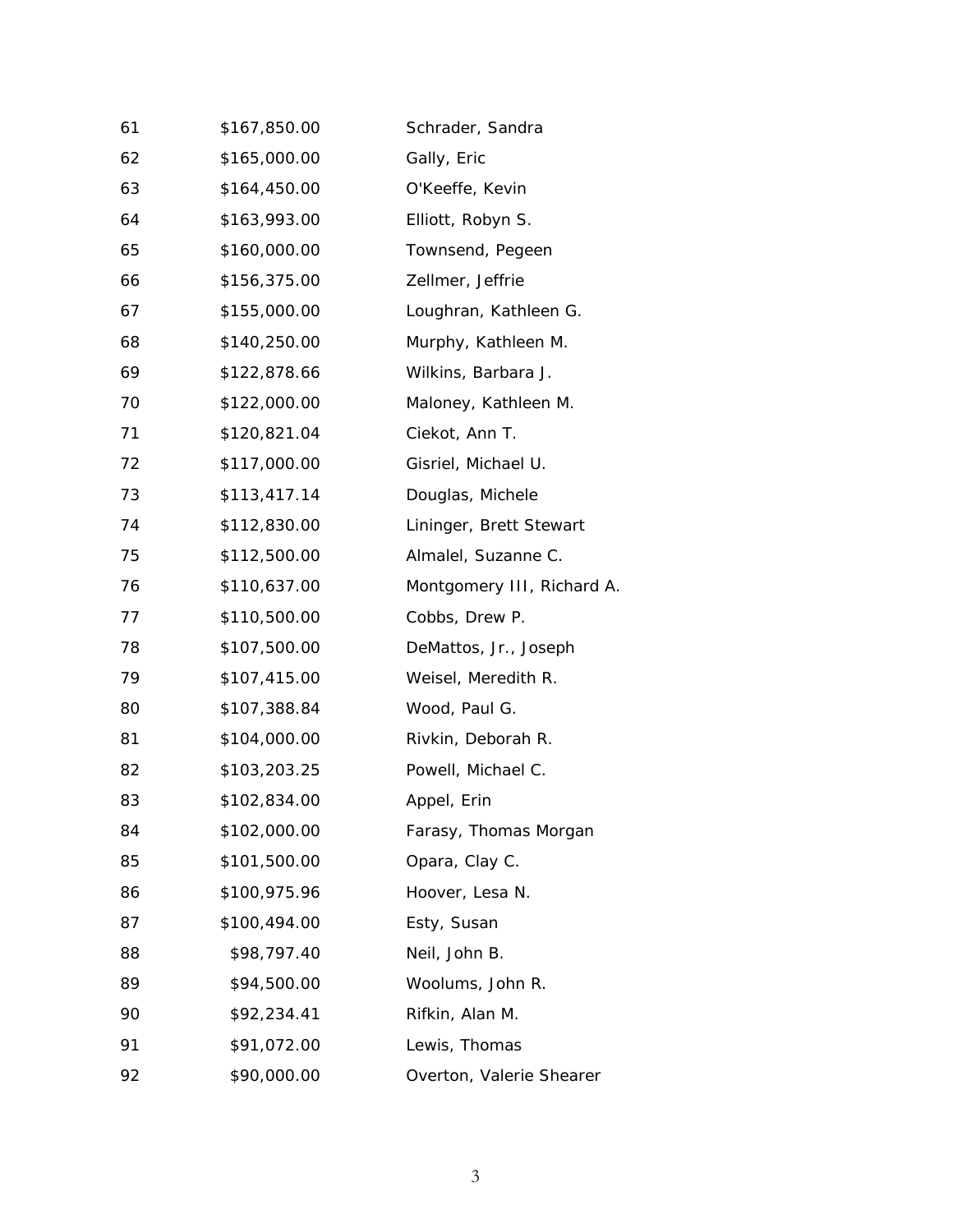| 93  | \$87,250.00 | Manis, George N.           |
|-----|-------------|----------------------------|
| 94  | \$85,498.00 | Thompson, Melvin R.        |
| 95  | \$85,000.00 | Donoho, Patrick            |
| 96  | \$85,000.00 | Zinsmeister, Robert M.     |
| 97  | \$82,649.05 | Maloney, Amy Ellen         |
| 98  | \$80,000.00 | Boschert, David G.         |
| 99  | \$80,000.00 | Jones, Tim T.              |
| 100 | \$80,000.00 | Nathanson, Martha D.       |
| 101 | \$74,960.00 | Castelli, William A.       |
| 102 | \$74,496.00 | Zuhowski, Susan            |
| 103 | \$72,500.00 | Tosi III, Byron Geoffrey   |
| 104 | \$71,786.64 | Fowlkes, Lyle              |
| 105 | \$71,774.00 | Bjarekull, Tina M.         |
| 106 | \$71,000.00 | Cavanagh, Terrence James   |
| 107 | \$70,500.00 | Carter, W. Minor           |
| 108 | \$70,000.00 | Ballentine, Jr., Thomas M. |
| 109 | \$70,000.00 | Jepson, Robert             |
| 110 | \$70,000.00 | Kelly, Clare Marie         |
| 111 | \$70,000.00 | Robbins, Mike              |
| 112 | \$67,000.00 | Muir, Charles Scott        |
| 113 | \$65,000.00 | Horrigan, F. Peter         |
| 114 | \$64,882.00 | McDonald, Tom              |
| 115 | \$63,100.00 | Neily Mutch, Alice J.      |
| 116 | \$63,000.00 | Matricciani, Denise M.     |
| 117 | \$62,941.00 | Connelly, Valerie T.       |
| 118 | \$61,715.00 | Brown, Tamera Anita        |
| 119 | \$61,000.00 | Kitzmiller, John P.        |
| 120 | \$60,958.00 | Schreiber, Bret Allan      |
| 121 | \$60,508.58 | Mickens, Randal L.         |
| 122 | \$60,172.00 | Frye, Neely T.             |
| 123 | \$60,000.00 | Davey, John P.             |
| 124 | \$60,000.00 | Fedder, Michaeline R.      |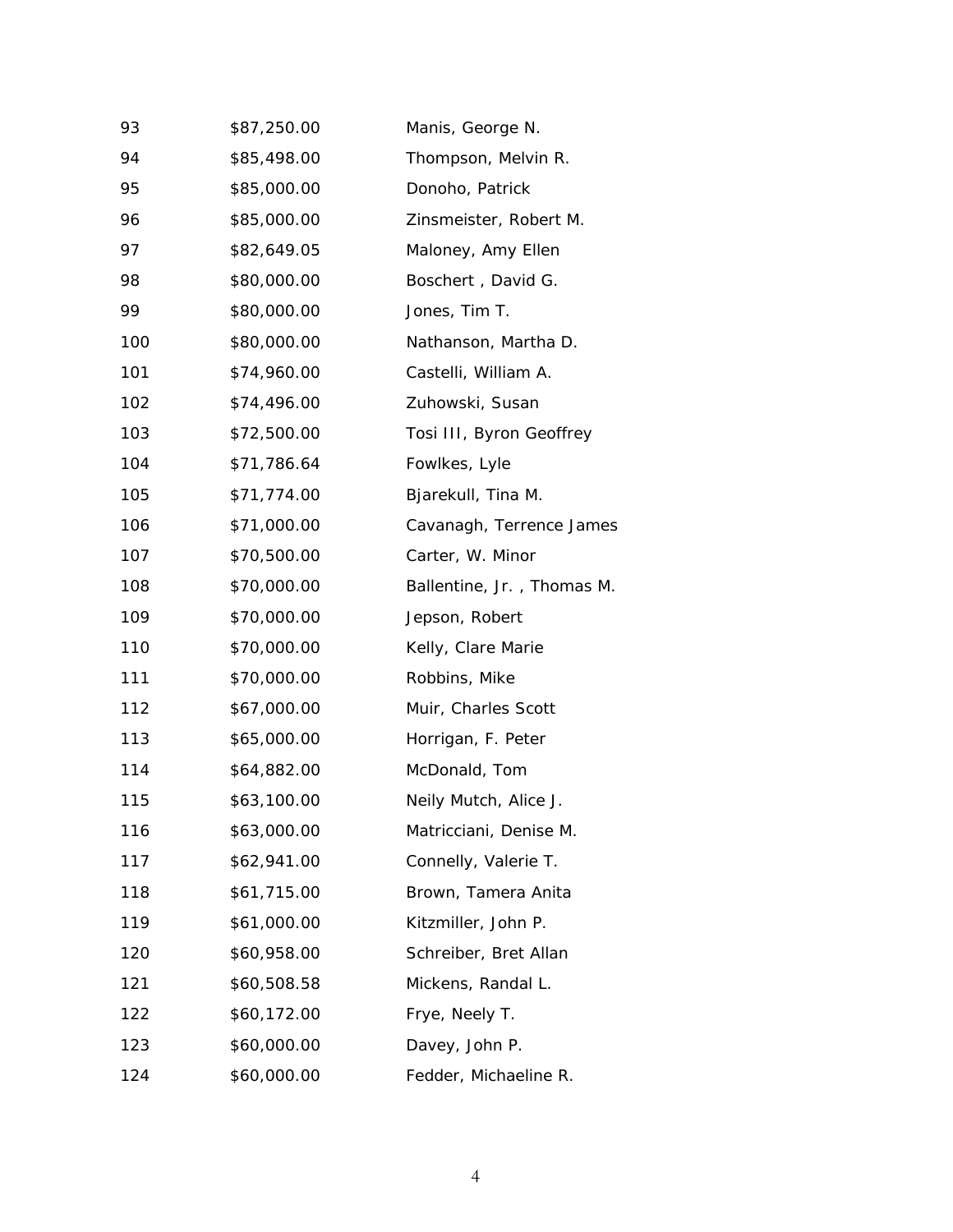| 125 | \$59,024.92 | Johnson, Sean        |
|-----|-------------|----------------------|
| 126 | \$58,530.00 | Maxwell, Amy         |
| 127 | \$56,755.92 | Lehman, Miriam       |
| 128 | \$55,095.00 | O'Brien, Susan Marie |
| 129 | \$54,931.21 | Mitchell, Susan      |
| 130 | \$52,509.46 | Feinroth, Mark       |
| 131 | \$52,500.00 | Witten, Jennifer M.  |
| 132 | \$50,485.79 | Rankin, Sr., Robert  |
| 133 | \$50,280.64 | Groves, Jason L.     |
| 134 | \$50,000.00 | La Valle, Traci      |
| 135 | \$50,000.00 | Miller, Beverly L.   |
| 136 | \$50,000.00 | Wyatt, Joseph R.     |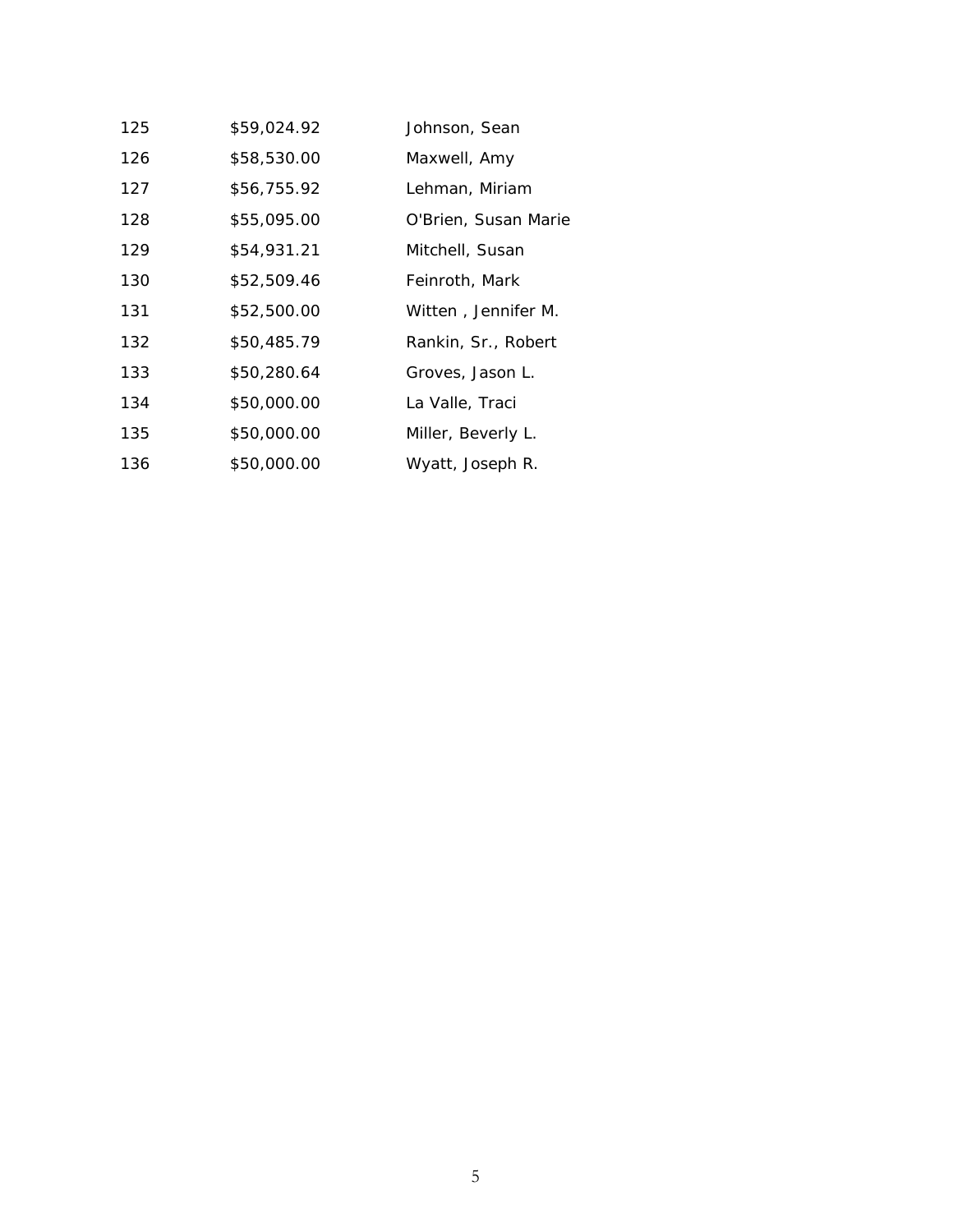### **APPENDIX C**

EXPENDITURES ON SPECIAL EVENTS

*November 1, 2010 - October 31, 2011* 

| <b>Group Invited</b>                                           | <b>Number</b><br>of Times<br><b>Invited</b> | <b>Total</b> |
|----------------------------------------------------------------|---------------------------------------------|--------------|
| <b>Allegany County Delegation</b>                              | 1                                           | \$330.00     |
| Anne Arundel County Delegation                                 | 5                                           | \$9,053.59   |
| <b>Baltimore City Delegation</b>                               | 9                                           | \$92,608.78  |
| <b>Baltimore County Delegation</b>                             | 8                                           | \$16,480.82  |
| <b>Carroll County Delegation</b>                               | 3                                           | \$4,870.55   |
| <b>Cecil County Delegation</b>                                 | 1                                           | \$500.00     |
| Frederick County Delegation                                    | 1                                           | \$1,000.00   |
| <b>General Assembly</b>                                        | 96                                          | \$677,241.07 |
| <b>Harford County Delegation</b>                               | 4                                           | \$4,826.65   |
| House Appropriations Committee                                 | 9                                           | \$14,494.83  |
| House Economic Matters Committee                               | 22                                          | \$48,464.03  |
| House Environmental Matters Committee                          | 11                                          | \$25,173.98  |
| House Health and Governmental Operations Committee             | 17                                          | \$43,457.78  |
| House Judiciary Committee                                      | 11                                          | \$19,610.89  |
| House of Delegates                                             | 4                                           | \$4,670.97   |
| House Rules and Executive Nominations Committee                | 0                                           | \$0.00       |
| House Ways and Means Committee                                 | 11                                          | \$20,395.11  |
| <b>Howard County Delegation</b>                                | 5                                           | \$14,358.30  |
| Lower Eastern Shore Delegation                                 | 7                                           | \$13,834.86  |
| Montgomery County Delegation                                   | 18                                          | \$319,449.77 |
| Prince George 's County Delegation                             | 9                                           | \$30,140.47  |
| Senate                                                         | 7                                           | \$12,783.77  |
| Senate Budget and Taxation Committee                           | 18                                          | \$24,800.25  |
| Senate Education Health and Environmental Affairs<br>Committee | 20                                          | \$24,695.23  |
| Senate Executive Nominations Committee                         | 0                                           | \$0.00       |
| Senate Finance Committee                                       | 35                                          | \$53,199.82  |
| Senate Judicial Proceedings Committee                          | 9                                           | \$12,142.71  |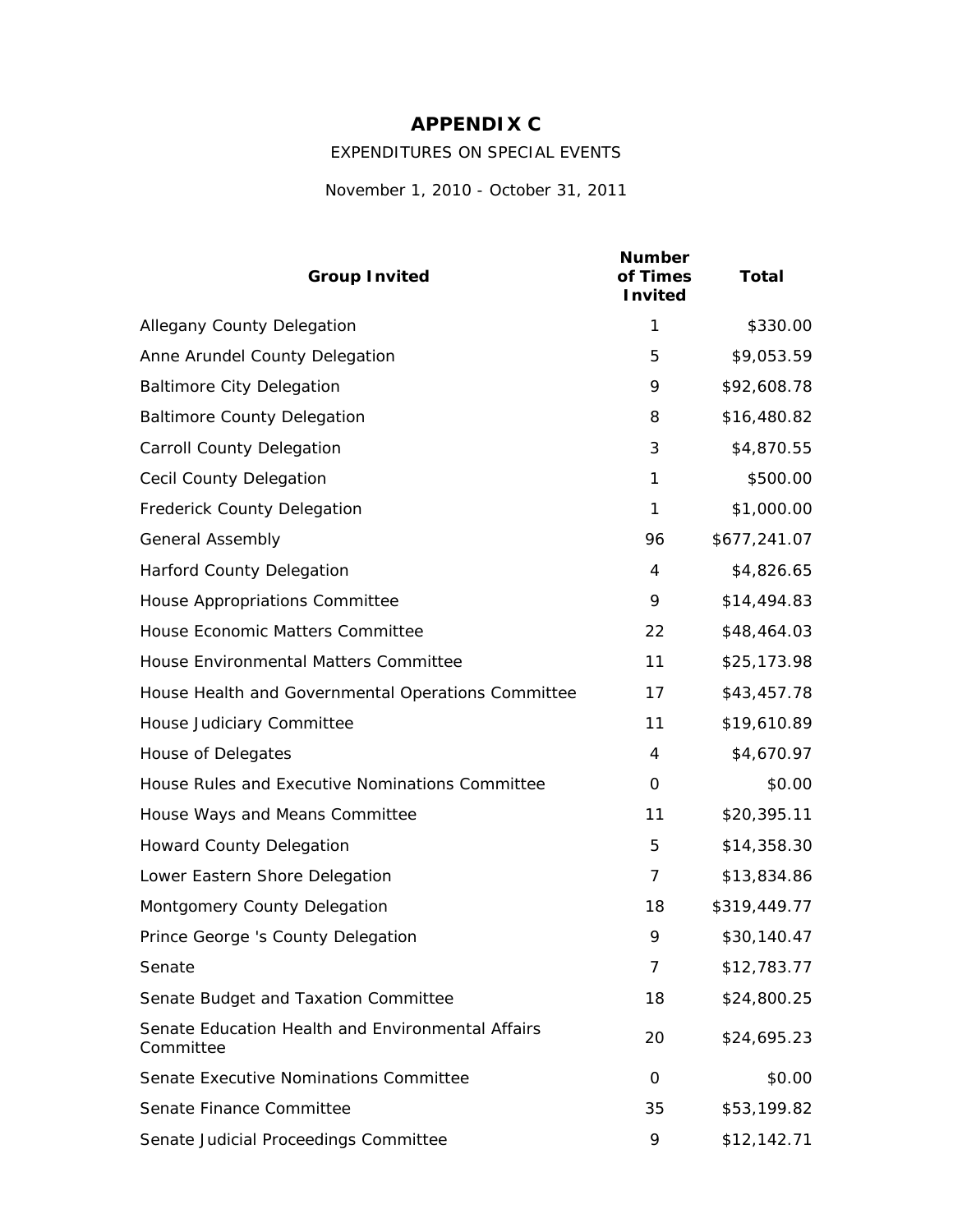| Southern Maryland Delegation   |    | \$7,539.05  |
|--------------------------------|----|-------------|
| Upper Eastern Shore Delegation | h  | \$10,866.64 |
| Western Maryland Delegation    | 6. | \$13,953.66 |

#### TOTAL: \$1,520,943.59

(NOTE: Where more than one committee was invited to the same event there may be a proportionate allocation for the purposes of this report. Allegany, Cecil and Frederick County Delegations are not designated units but were added in error by the lobbyist.)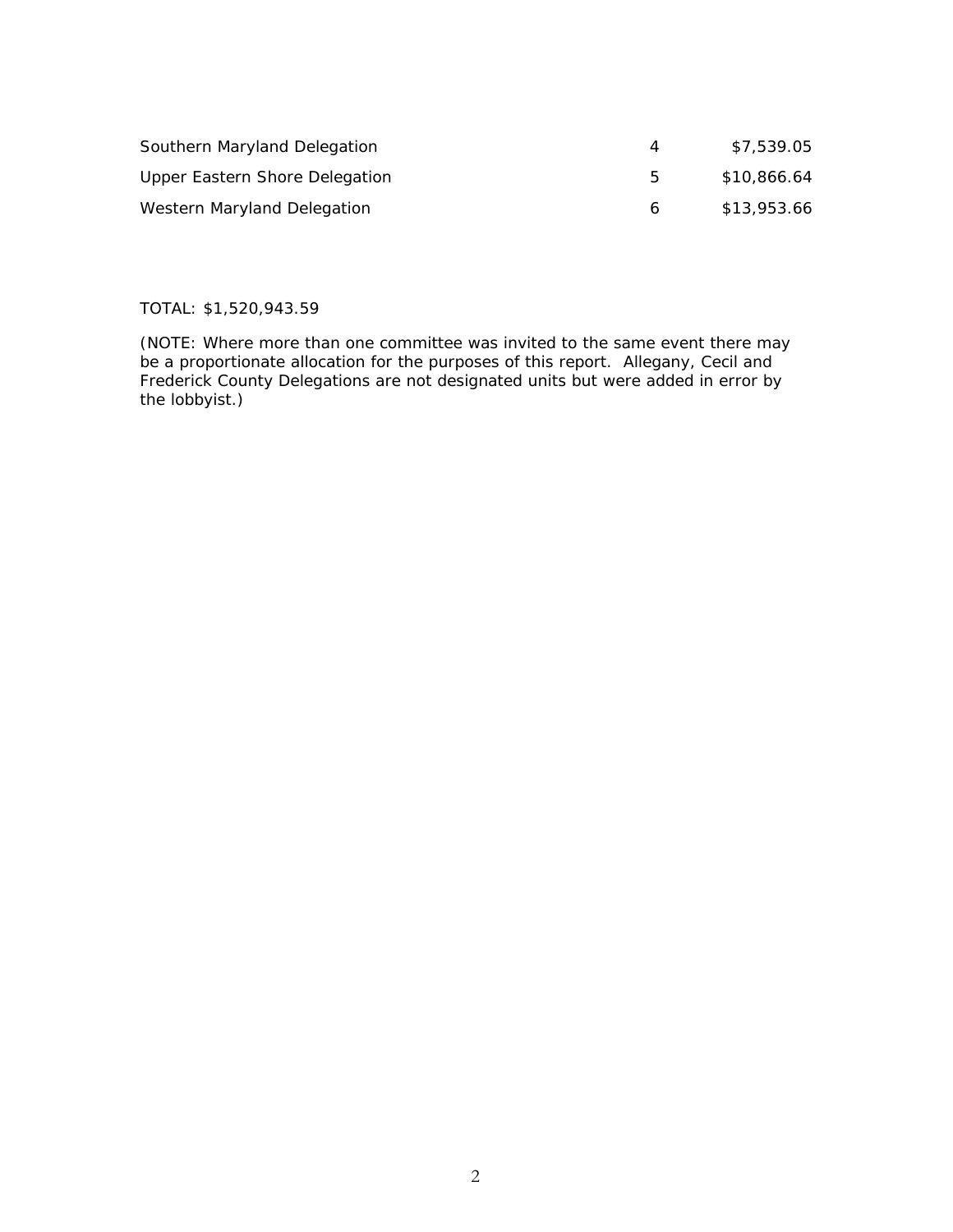#### **APPENDIX D**

#### LOBBYING FIRMS REPORTING COMPENSATION OF \$1,000,000.00 OR MORE

*November 1, 2010 - October 31, 2011*

|              | Name of Firm                                               | <b>Amount of Compensation Reported</b> |
|--------------|------------------------------------------------------------|----------------------------------------|
| $\mathbf{1}$ | Rifkin, Livingston, Levitan & Silver, LLC                  | \$3,433,250.84                         |
| 2            | Alexander & Cleaver, P.A.                                  | \$3,417,380.37                         |
| 3            | Gordon, Feinblatt, Rothman, Hoffberger<br>& Hollander, LLC | \$2,385,406.33                         |
| 4            | Manis Canning & Associates                                 | \$1,661,700.00                         |
| 5            | Venable, LLP                                               | \$1,471,529.20                         |
| 6            | Harris Jones & Malone, LLC                                 | \$1,410,000.00                         |
| 7            | Capitol Strategies, LLC                                    | \$1,372,228.18                         |
| 8            | <b>Gerald Evans</b>                                        | \$1,257,000.00                         |
| 9            | G.S. Proctor & Associates, Inc.                            | \$1,116,144.00                         |